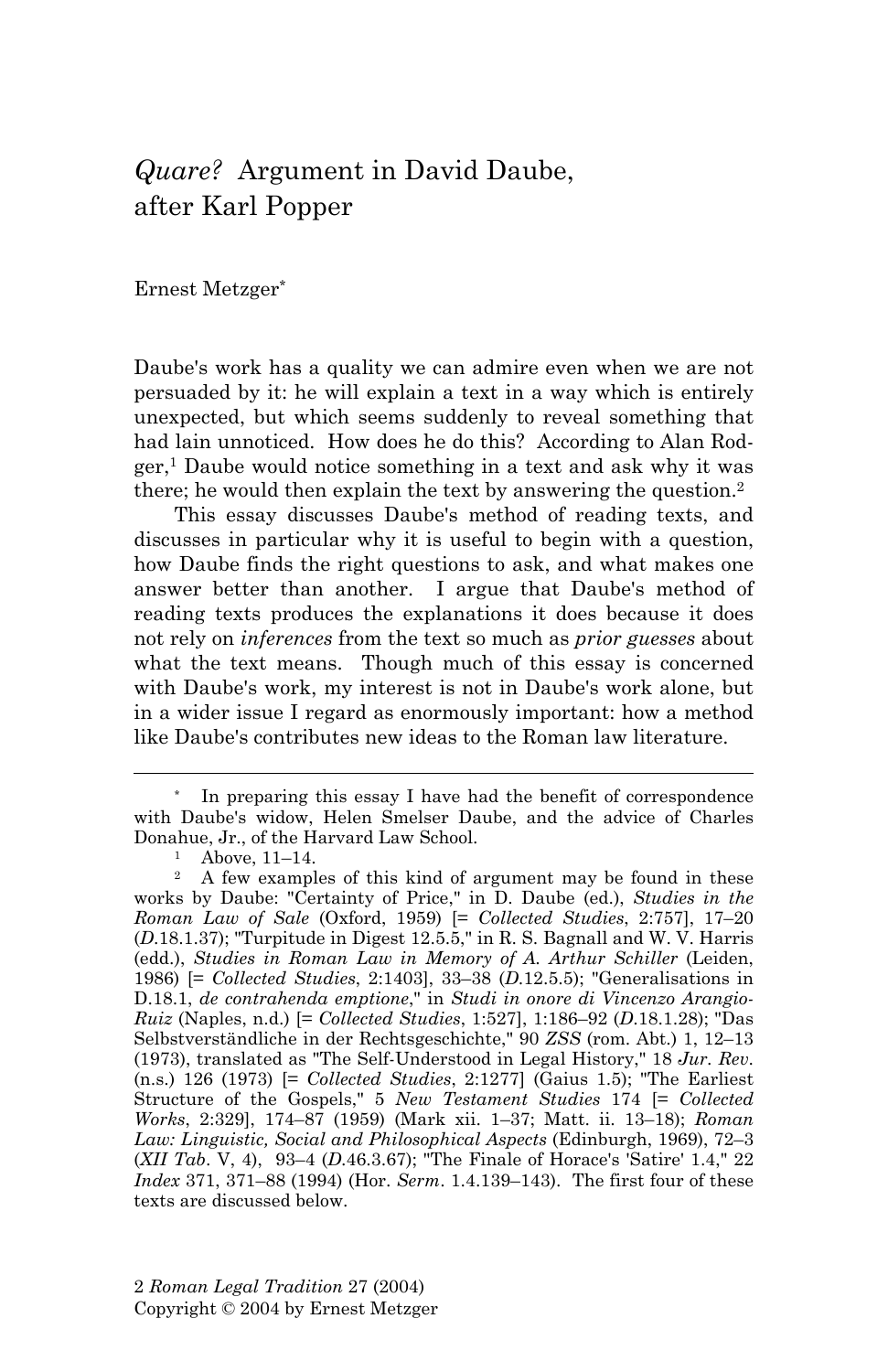In discussing Daube's "question" I rely on certain works of Karl Popper, a philosopher of science from the last century. This needs some explanation. Daube was not influenced by Popper, so far as I am aware.3 The value of Popper's thought to this discussion lies in the fact that Popper was a critic of induction, and that Daube's method of reading texts is non-inductive. Popper very much favored the kind of creative, hypothesis-driven research that Daube practiced, and Popper strongly defended this kind of research against the claim that a researcher is simply a factfinder. Accordingly Popper's works, I believe, explain in an exceptionally clear way what makes Daube's "question" valuable.4 On the other hand, Popper held certain controversial views about induction, i.e., that one may prefer a hypothesis based in part on its ability to survive, rigorous, negative tests ("falsification"). Popper's theory of falsification, in fact, is what he is best known for. I should make clear that these views are not part of this essay, simply because, in my opinion, they are not useful to historians — something Popper himself all but admitted.5

# I. Ulpian on the certainty of price in sale

It will be useful to have a single text to lead the discussion, and for this I use the following text of Ulpian: *D*.18.1.37 (3 *Disputations*), on the requirements of a contract of sale. The text was analysed by Daube in a 1959 volume dedicated to de Zulueta.6

<sup>3</sup> I have no reason to believe that Daube consciously followed Popper, and I am not aware that Daube ever cited Popper. However, I have learned from Daube's widow, Helen Smelser Daube, that although her husband, as far as she knows, did not own any of Popper's books, she had many conversations with him about Popper. She herself attended a seminar by Popper at the London School of Economics in 1952.<br>4 On the other hand, a different essay could be written comparing

Daube to, for example, R. G. Collingwood (who argues that history is a reenactment by the historian) and Hans-Georg Gadamer (who accepts *Vorurteil* as necessary to the understanding of a text). See R. G. Collingwood, *The Idea of History* (Oxford, 1946), 282–302; H.-G. Gadamer, *Truth and Method*, 2nd ed. (London, 1975), 238–40; P. Skagestad, *Making Sense of History: The Philosophies of Popper and Collingwood* (Oslo, 1975), 87– 91. There is also room for comparison in the psychology of art; there is a clear counterpart to Daube's question-and-answer in the "making and matching" described by Ernst Gombrich, himself a Popperian. See E. H. Gombrich, *Art and Illusion*, 5th ed. (London, 1977), 157–61.<br><sup>5</sup> See the discussion in note 29 below, and the authorities cited in

note 43 below.<br><sup>6</sup> Daube, "Certainty of Price" (note 2), 9–45. This text, as with all

other texts from the *Digest* in this essay, is that of T. Mommsen and P. Krüger (edd.), *Digesta Iustiniani Augusti* (Berlin, 1870; reprinted 1962– 63).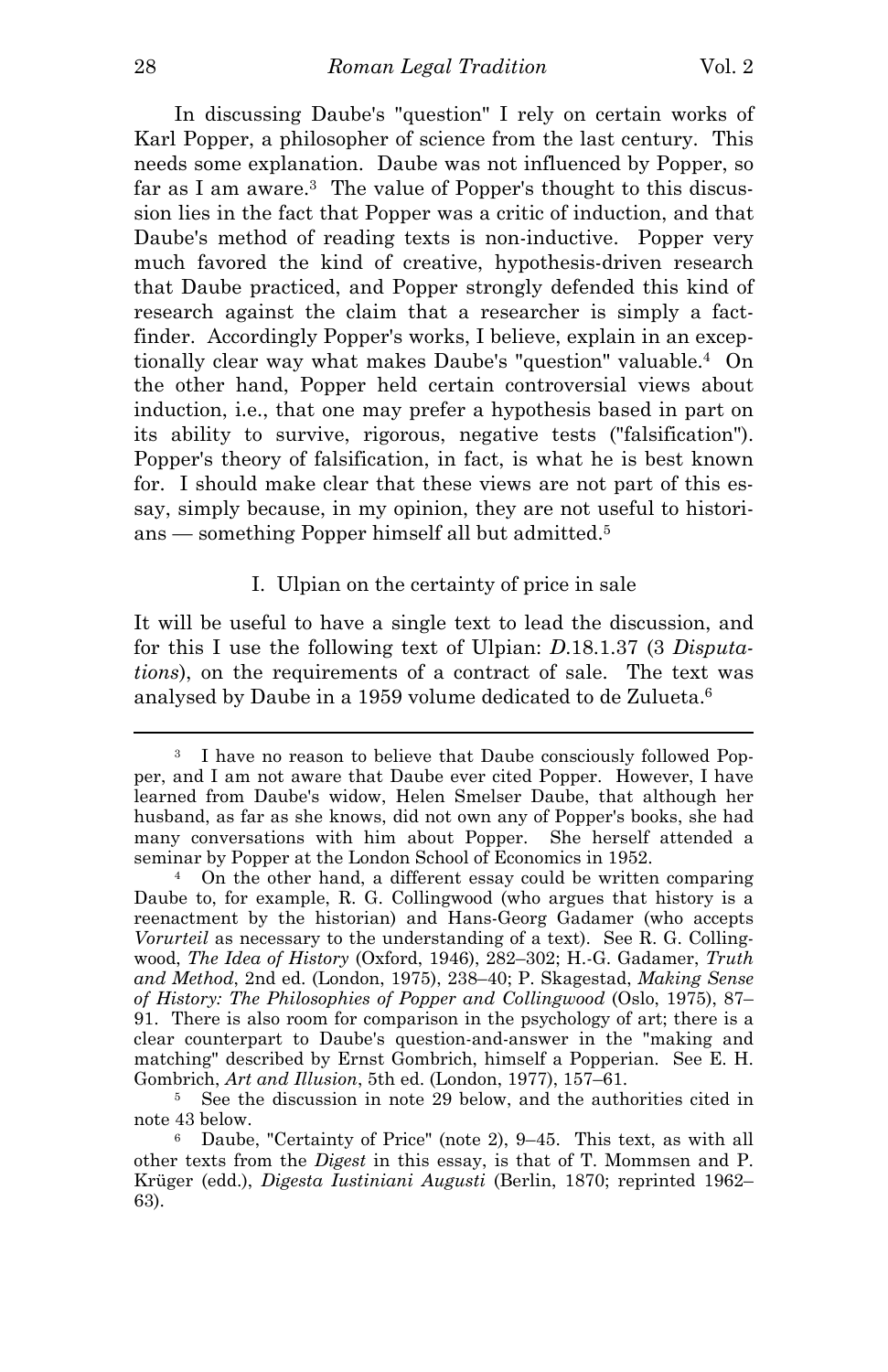Si quis fundum iure hereditario sibi delatum ita vendidisset: "erit tibi emptus tanti, quanti a testatore emptus est," mox inveniatur non emptus, sed donatus testatori, videtur quasi sine pretio facta venditio, ideoque similis erit sub condicione factae venditioni, quae nulla est, si condicio defecerit.

If one had sold a plot of land, which came to him by inheritance, with the provision that "it shall be purchased for as much as it was purchased by the testator," and it is then discovered that it was not purchased by but given to the testator, it is treated as a sale made without a price, and is therefore similar to a sale under a condition, which is void if the condition fails.

Daube addresses the extent of interpolation in the text (the meaning, he notes, is quite clear). The question raised in the text is whether the events give rise to a sale which fails for want of a price. In the state in which it comes to us, the text makes it clear that the seller has introduced the "erit . . . est" language innocently, and that only later is it discovered that the sale lacks a price. There is, as Daube notes, a superficial resemblance to a condition that fails, but treating the parties' ignorance and subsequent realization as a failed condition makes a jumble out of invalid and imperfect sales. Hence the clause introduced by *ideoque* is unlikely to be Ulpian's.7

Beseler undertook to restore this text<sup>8</sup> and excised not only the *ideoque* clause (probably, as Daube suggests, on the argument that *ideoque* is a sign of interpolation) but a great deal more. I have set out his emendations less conventionally to make clear the extent of his changes.9

Si quis fundum, qui defuncto donatus erat, iure hereditario sibi delatum ita vendiderit vendidisset: "erit tibi emptus tanti, quanti a testatore emptus est," nulla est venditio mox inveniatur non emptus, sed donatus testatori, videtur quasi sine pretio facta venditio, ideoque similis erit sub condicione factae venditioni, quae nulla est, si condicio defecerit.

If someone has sold a plot of land which had been given to one deceased (and which came to the seller by inheritance) with

<sup>7</sup> Daube, "Certainty of Price" (note 2), 19.

<sup>8</sup> G. von Beseler, "Romanistische Studien," 8 *T. v. R*. 279, 291 (1927).<br><sup>9</sup> *Id.*: — fundum <, qui defuncto donatus erat, > — <vendiderit>

<sup>[</sup>vendidisset] — est, <nulla est venditio> [—].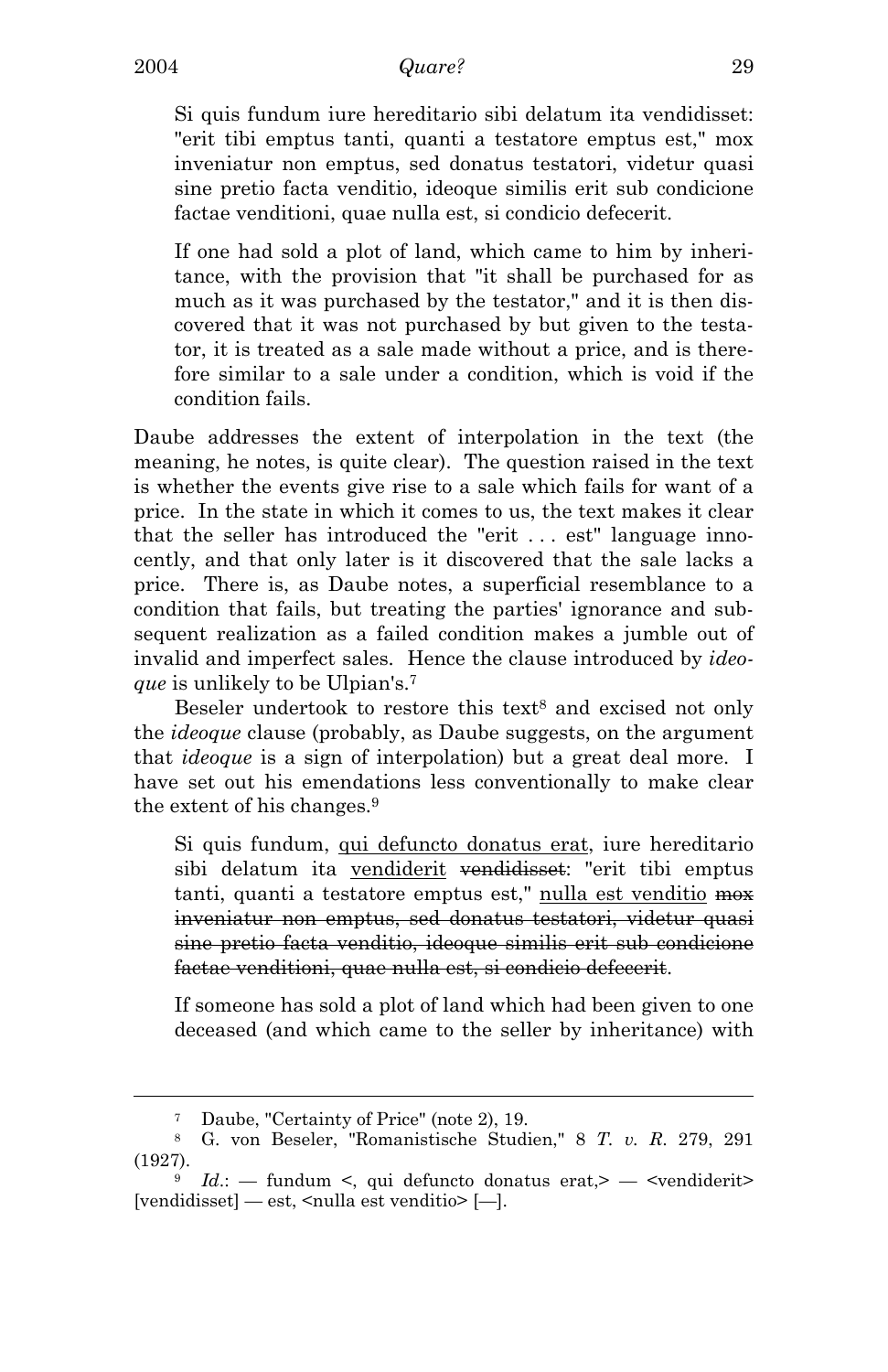the provision that "it shall be purchased for as much as it was purchased by the testator," there is no sale.

Daube mentions several inappropriate points of style in Beseler's text, but his main objection is that, on Beseler's view, the compilers have added a fact not in the original: that the parties have agreed on the condition in ignorance of the true state of affairs. Daube does not speculate on Beseler's reasons for this change (except to say that it was done as part of the addition of "ideoque . . . ."). He marks his disagreement with Beseler by the following pointed statement:10

[O]ne can think of no plausible motive which might have induced anyone to turn Beseler's text into the present.

I postpone discussion of this statement for later: it expresses the kind of question which Rodger takes as the hallmark of Daube's method. For now it is enough to point out that this is the sort of question Beseler did not feel the need to ask.

On the other hand, "plausible motive" aside, we can guess at Beseler's reasoning without too much difficulty. He has begun with idea that *ideoque* signals an interpolation.<sup>11</sup> He has then noted that the nature of the interpolation is a misplaced analogy with conditions. He has then concluded that the introduction of the vendor's ignorance is of a piece with the misplaced analogy; that the compilers have misunderstood the thrust of the text (*certum pretium*) and attempted to make the text fit a rule about conditions; and that to accomplish this they have inserted a spurious discussion of ignorance and subsequent realization.12 Be-

Beseler has a good point, of course: the *mox inveniatur* etc. is not strictly relevant. But Daube very plausibly says that the case is "no doubt

<sup>10</sup> Daube, "Certainty of Price" (note 2), 18.

<sup>11</sup> See G. Beseler, [Miszellen], 45 *ZSS* (rom. Abt.) 456, 456 (1925) (speaking of *ideoque*, among other expressions): "Diese Redeform ist in den Klassikertexten immer oder meistens unecht."<br><sup>12</sup> The context gives another clue to Beseler's reasoning. He was re-

sponding to a discussion of risk in contracts of sale in E. Seckel and E. Levy, "Die Gefahrtragung beim Kauf im klassischen römischen Recht," 47 *ZSS* (rom. Abt.) 117 (1927). Seckel and Levy had discussed sales in which the price, though certain, was unknown to the buyer (see *D*.18.1.7.1, 2 (Ulpian 28 *Sab*.)). They commented that this sort of sale was valid but not perfect, and in the course of this discussion, at 162 n.4, directed the reader "Vgl. auch Ulp. D. eod. 37." Beseler refers to this footnote at the end of his restoration of *D*.18.1.37. He no doubt recognized that Seckel and Levy have miscited § 37: the parties' knowledge or lack of knowledge is, in that text, beside the point. And perhaps, in his enthusiasm to make this clear to readers of Seckel and Levy (and to take a dig at the authors), he simply dismissed the whole discussion of knowledge as interpolation.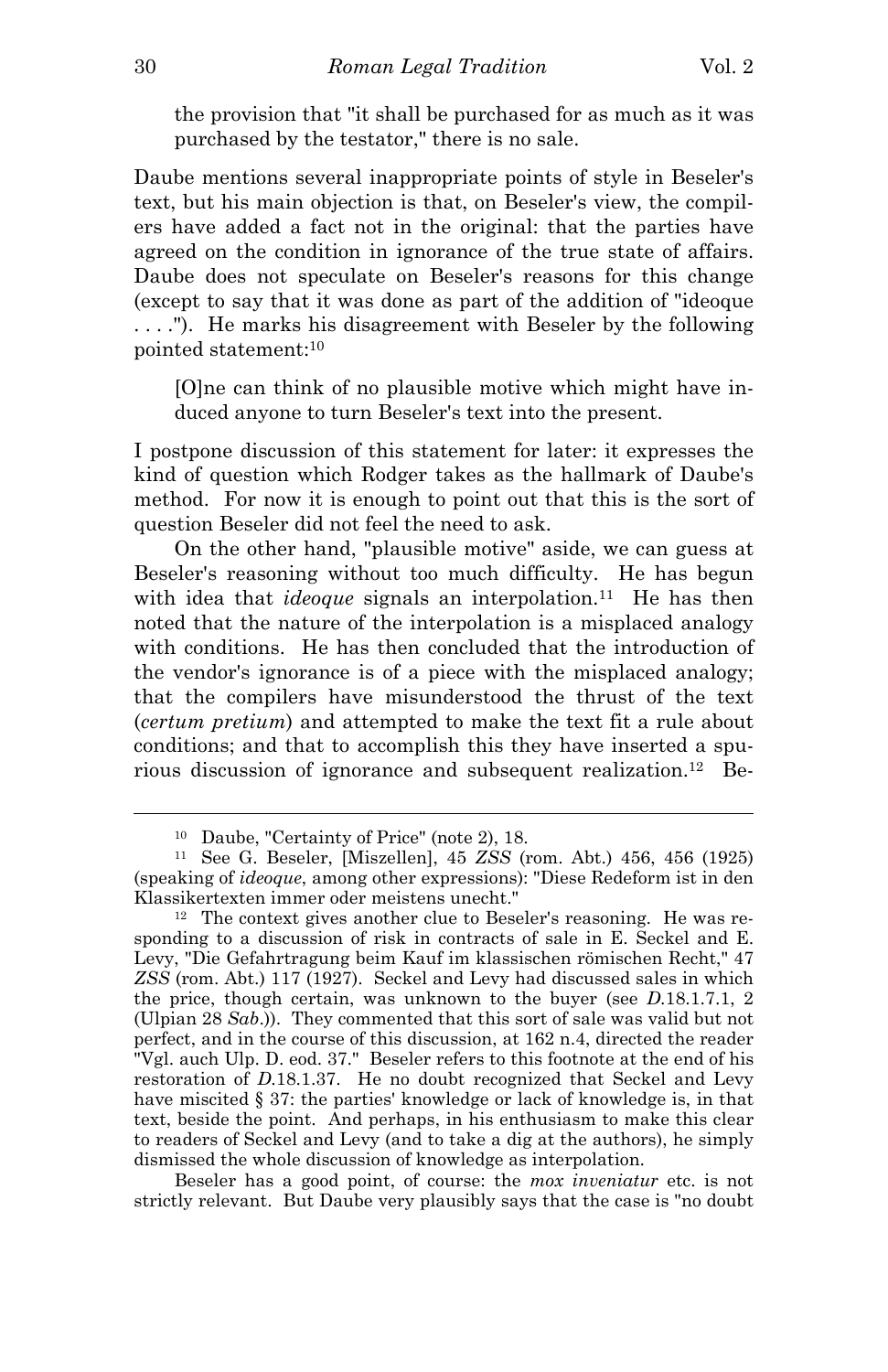seler leaves us with a text that raises certain questions of style,<sup>13</sup> but there is no doubt that he has accounted for the interpolations (if I have reconstructed his thoughts correctly), and that his reasoning is entirely orthodox.

 Daube's reasoning, on the other hand, is not orthodox. He asks how the text came to be changed, and then simply suggests an answer. Justinian, he says, was particularly proud of having settled a dispute among the classical jurists<sup>14</sup> regarding the validity of contracts of sale or hire whose price or charge was to be fixed by a third person. Justinian decided that this sort of contract was conditional and would fail if the third person, in the event, did not fix the price.<sup>15</sup> Daube suggests that, when the compilers turned their attention to *D*.18.1.37, it occurred to them that Justinian's decision might solve this controversy as well. Ulpian's choice of words may have reminded them of Justinian's decision; Ulpian says that, because the land had been given to the testator, the sale was *quasi sine pretio facta*, and these words perhaps called to mind Justinian's words, *quasi nullo pretio statuto* (*C*.4.38.15.2). The compilers, according to Daube, therefore applied Justinian's solution to this text, treating the case as one of an heir selling conditionally. Ulpian's text, of course, makes no mention of third persons; Daube's explanation is based solely on the supposed enthusiasm of the compilers for Justinian's decision and the way in which that enthusiasm may have left its mark on Ulpian's text.

 Whatever the merits of Daube's argument, there is no denying its main appeal: if the compilers were enthusiastic in the way Daube describes, then the text would look just as we have it. But do we have any reason for accepting Daube's argument, other

i

Super rebus venumdandis, si quis ita rem comparavit, ut res vendita esset, quanti Titius aestimaverit, magna dubitatio exorta est multis antiquae prudentiae cultoribus. 1. Quam decidentes censemus, cum huiusmodi conventio super venditione procedat "quanti ille aestimaverit," sub hac condicione stare venditionem, ut, si quidem ipse qui nominatus est pretium definierit, omnimodo secundum eius aestimationem et pretia persolvi et venditionem ad effectum pervenire . . . . 2. Sin autem ille vel noluerit vel non potuerit pretium definire, tunc pro nihilo esse venditionem quasi nullo pretio statuto . . . .

See also *D*.19.2.25 pr. (Gaius 10 *ed. prov*., but interpolated); *Institutes* 3.23.1, 3.24.1.

one which occurred in reality" and is set out as it happened. Daube, "Certainty of Price" (note 2), 19. 13 Noted in Daube, "Certainty of Price" (note 2), 18.

<sup>14</sup> See Gaius 3.140 (sale), 143 (hire).

<sup>15</sup> *C*.4.38.15 (AD 530):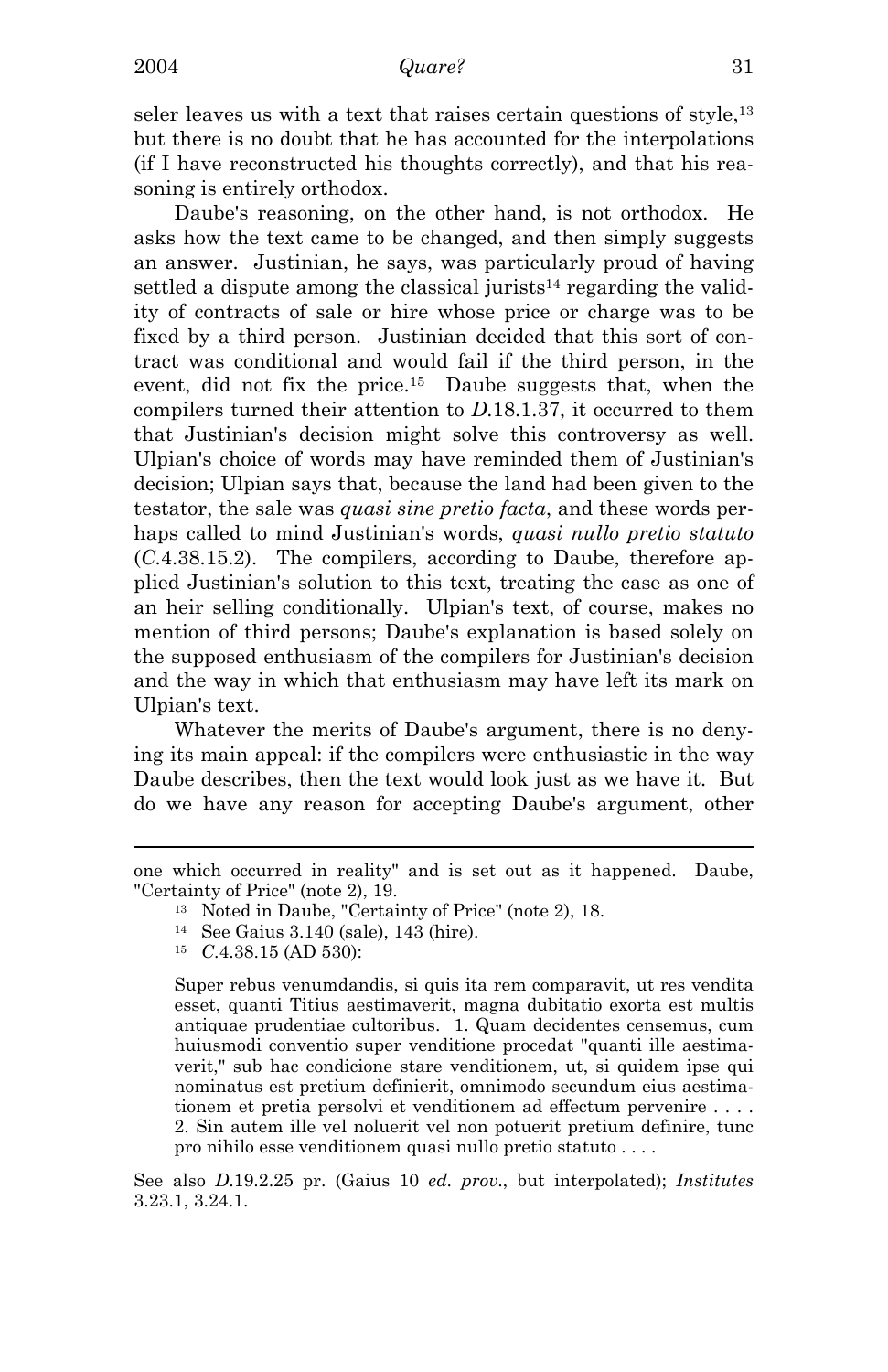than this close fit between the explanation and the text? On this point some would prefer Beseler's argument, because the pattern of interpolation he identifies, uncertain as it is, nevertheless does support his argument: on the basis of comparable evidence (comparable instances of *ideoque*) he has formulated a rule ("*ideoque* signals an interpolation") which is applied to the text at hand and tells us by deduction that the text is interpolated. Even if people differ on how clearly the *ideoque*-rule is made out and how deeply the interpolation extends, the method of argument seems to be above reproach. Beseler has apparently achieved something lacking in Daube's argument: Daube has given us an answer, but no reason for accepting the answer. Some might even say that Beseler has given an argument, Daube only his opinion.

 For purposes of understanding *D*.18.1.37, it makes a difference which argument one prefers. Both Beseler and Daube agree that the text is interpolated, and indeed both agree that "ideoque" here is not classical. But the arguments produce two very different texts. Beseler's argument produces a text in which the issue of the seller's knowledge is simply absent. Daube's argument produces a text in which the issue of the seller's knowledge (though irrelevant) is present, a text which therefore holds out to the would-be buyer some prospect of a remedy.16

# II. Objectivity and induction

For many, Beseler's explanation of *D*.18.1.37 is the better one because Beseler's method is the more *objective*. The questions a romanist asks are usually regarded as questions with (theoretically) objective answers. This is presumably why the quality of argument matters in the first place. Even a question with a good deal of abstraction, e.g., whether the *ius honorarium* exerted greater influence on the law at the end of the Republic than thereafter, is regarded as a question with an objective answer.<sup>17</sup> And objectivity might seem to be best served by showing that the right explanation originates in a body of evidence, and not in the researcher's impressions of what the right explanation looks like.18 That is Beseler's apparent advantage: he begins with ex-

<sup>16</sup> That, at any rate, is what Daube believes: Daube, "Certainty of Price" (note 2), 18.<br><sup>17</sup> See, for example, the treatment in W. Kunkel, *An Introduction to* 

*Roman Legal and Constitutional History*, 2nd ed. trans. J. M. Kelly (Oxford, 1973), 81–82. <sup>18</sup> Daube himself seems to have doubted what he took to be the as-

sumption of legal historians "daß der Wissenschaftler sich zu einer gewis-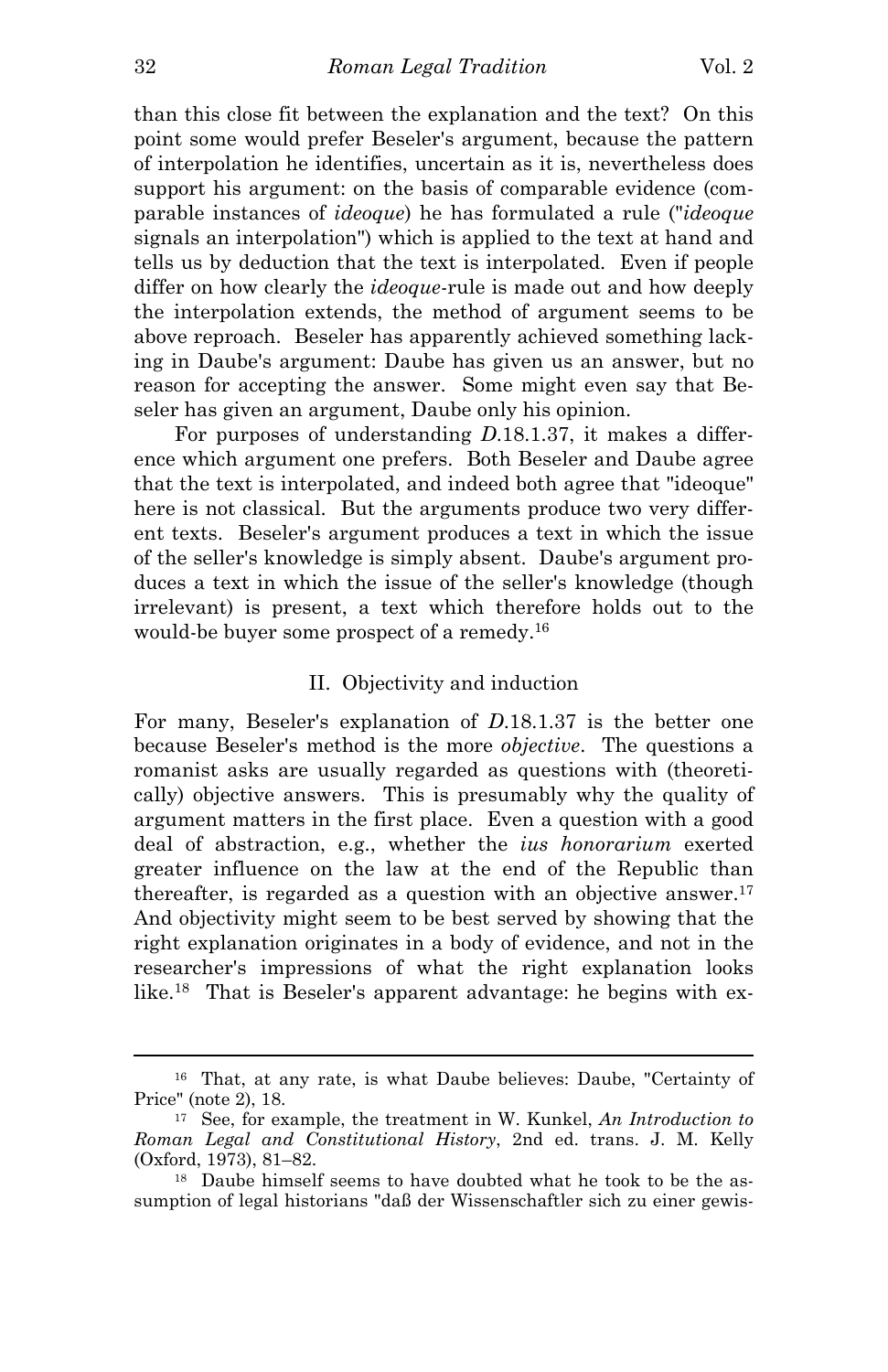i

amples, showing a pattern of usage of *ideoque* in ancient sources. A reader sees that the pattern lies in the sources, not in Beseler's head, and if he is satisfied that the sources say what they purport to say, then he demands nothing more from Beseler by way of objectivity.

The inductive power of Beseler's examples has certain obvious limits. We can accept, on the basis of the surviving evidence, that Beseler has made a very good case for the *ideoque*-pattern, and that the pattern is a reliable one for many purposes. But to speak strictly of "probability," and assert that "Beseler's explanation is more probable than Daube's," is not possible. There is no "text-transmission deity" who has guaranteed the survival of every usage and pattern, something a coherent sense of probability requires.19 This, in fact, is the unstated foundation of Lenel's criticism of Beseler's philological method. Where Beseler notices that a word or expression is rare in juristic sources, Lenel reminds him, first, that rarity is a function of the underlying sample,20 and then, that if a particular usage of a word is otherwise unattested in one's sample, there may be a good reason for that fact, unknown to us; it does not mean the usage is impossible or even unlikely.21 In short, the state of the evidence precludes any genuine talk of probability.22

multiplicity of examples *ever* makes any explanation "more probable." I do not discuss this below, but Popper's views on the question are summarized well in R. Corvi, *An Introduction to the Thought of Karl Popper* (London, 1997), 36–41, and D. Gillies, "Popper's Contribution to the Philosophy of Probability," in A. O'Hear (ed.), *Karl Popper: Philosophy and Problems* [*Royal Institute of Philosophy Supplement* 39] (Cambridge, 1995), 103–20. 20 O. Lenel, "Kritisches und Antikritisches," 49 *ZSS* (rom. Abt.) 1,

18–23 (1929). Lenel's point is simply that some of the words and expressions that Beseler regards as justinianic are found in classical *literary* sources. 21 For example, Lenel criticizes Beseler's rejection of *coniux* as

justinianic on the basis of two doubtful occurrences in the *Vocabularium Iurisprudentiae Romanae*. Lenel (note 20), 20; see G. von Beseler, "Miscellanea Graecoromana," in *Studi in onore di Pietro Bonfante* (Milan, 1930), 2:63 n.6. Lenel suggests that the jurists perhaps often, but not always, preferred synonyms to *coniux*. This is all it takes to see off Beseler's argument.<br><sup>22</sup> The probability issues that arise in philological interpolation-

hunts are better recognized now than they once were. Albertario, like Beseler, argued with great specificity that certain words or expressions were peculiar to the compilers. E. Albertario, *Introduzione storica all studio del diritto romano Giustinianeo* (Milan, 1935), 50–51. Buckland answers Albertario with perfect Daubean logic: even if they *are* not at-

sen Stufe von Objectivität aufschwingen kann." Daube, "Das Selbstverständliche" (note 2), 1.  $19 \text{ I am obviously skirting the far more difficult question, whether a}$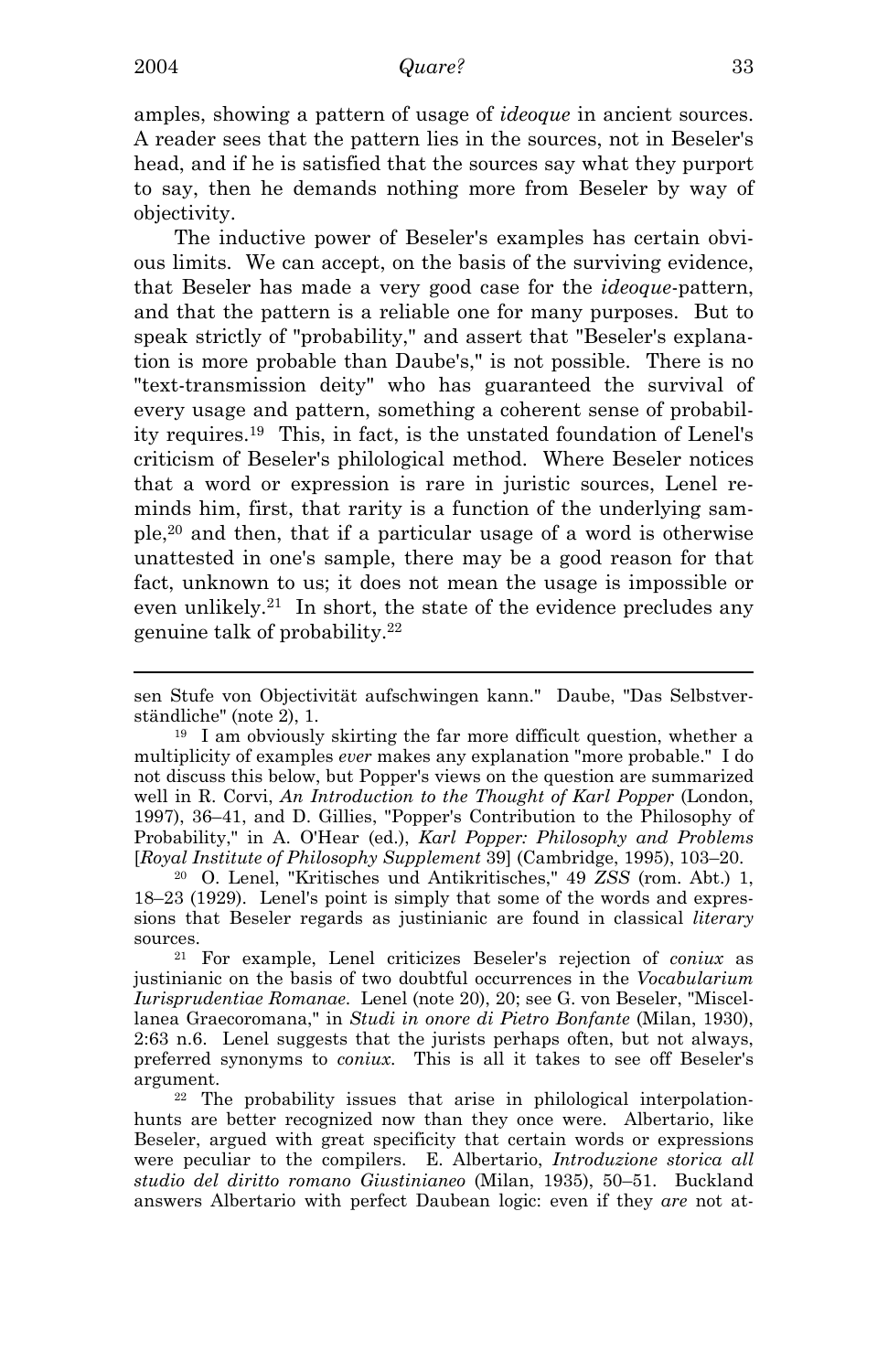This is not, of course, a rejection of induction *per se*, but only a rejection of the idea that, in comparing one explanation with another, many examples are necessarily more probative than few. Inductive reasoning, in fact, very much favors Beseler over Daube, simply because Beseler has given examples of what he believes has taken place in *D*.18.1.37, where Daube has given no examples whatsoever. In Beseler's examples, there is apparently some probative value, however small, to the meaning of *ideoque*, etc., in *D*.18.1.37. Daube's evidence (*C*.4.38.15, on prices fixed by third persons) has nothing in common with *D*.18.1.37: we recall that Ulpian's text makes no mention of third persons, and that there is simply no connection between *D*.18.1.37 and *C*.4.38.15, other than the one Daube asks us to accept. The critic would say his explanation "is true if it's true." Induction also favors Beseler because his role as researcher seems more passive: he opens the *Vocabularium Iurisprudentiae Romanae*, and it gives up certain information *sua sponte*.

The issue here is whether Daube can make a case (as indeed he tries to) without any pretence to induction whatsoever.

## III. Karl Popper

Karl Popper (1902–1994) is probably the best known philosopher of science from the last century.23 His principal writings are on epistemology, and his research led him to certain conclusions about the acquisition of knowledge in both the natural and social sciences.24 Very little needs to be said here about Popper's broad epistemological theory, except that he argued tirelessly against

tested in classical sources, why *should* they not be? W. W. Buckland, "Interpolations in the *Digest*: A Criticism of Criticism," 54 *Harv. L. Rev*. 1273, 1289 (1941). The problem of generalizing usage in this way is discussed in D. Johnston, "Justinian's *Digest*: The Interpretation of Interpolation," 9 *Oxford J. Leg. Studies* 149, 150 (1989). 23 The principal work by which he made his scientific reputation was

*Logik der Forschung*, first published in 1934, and first published in English in 1959: *The Logic of Scientific Discovery* (London, 1959; revised 1968). An earlier epistemological work, superseded by *Logik der Forschung*, was first published only in 1979: Karl R. Popper, *Die beiden Grundprobleme der Erkenntnistheorie [1930–33]*, ed. T. E. Hansen (Tübingen, 1979). A second edition appeared in 1994.<br><sup>24</sup> In social relations he argued against a form of historicism he

found in Plato, Hegel, and Marx, and in favor of what he called the "open society." His principal writings in this field are *The Open Society and its Enemies*, 5th ed. (London, 1966), and *The Poverty of Historicism* (London, 1961). Essays on the same themes were published in *In Search of a Better World* (London, 1992) and, after his death, in *Lesson of this Century* (London, 1997).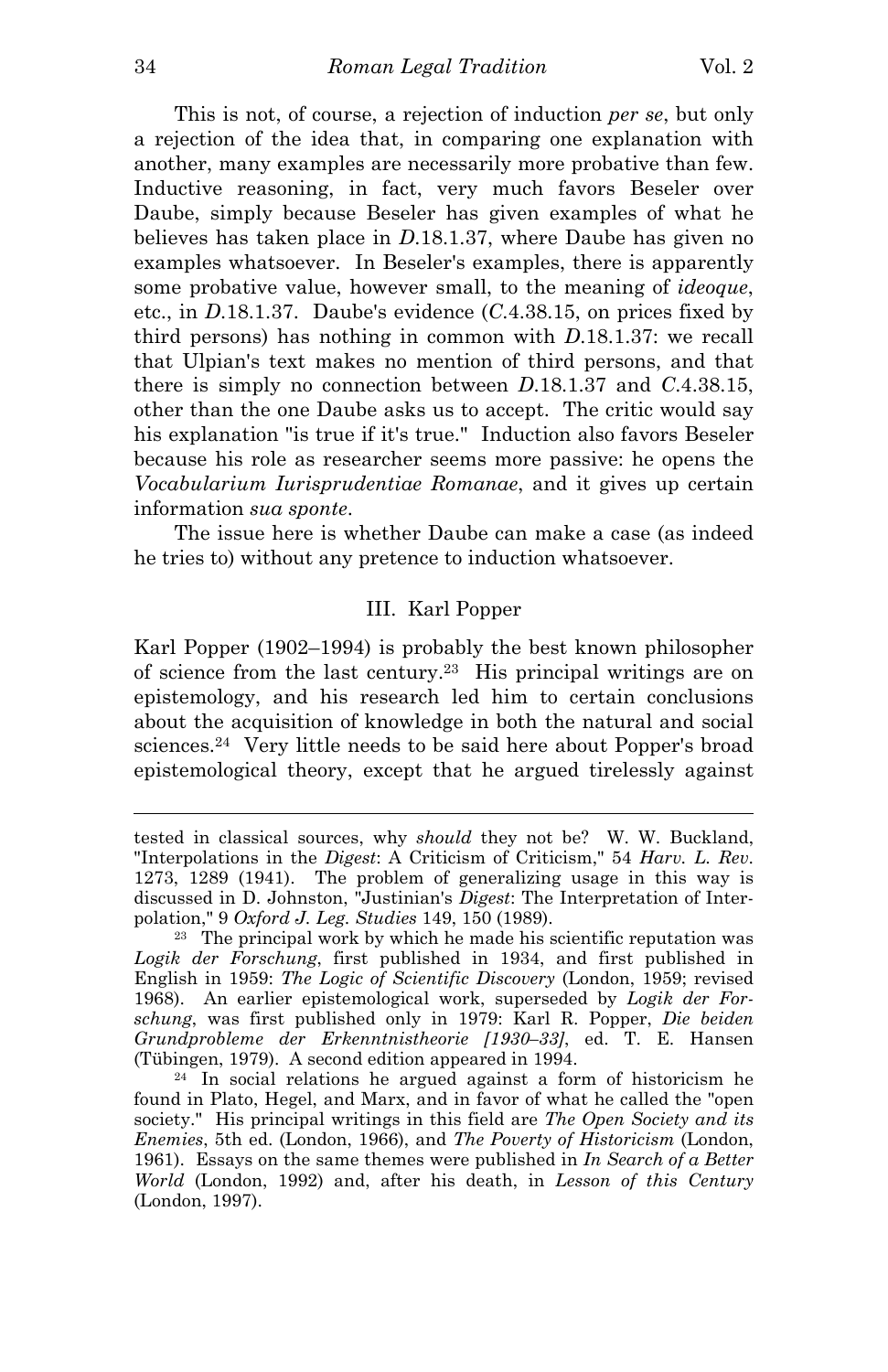i

# 2004 *Quare?* 35

the claims of induction in all sciences. According to Popper, induction from examples cannot produce certainty, however many examples are brought forward, and however clear the observed regularity or "law" appears to be.25 Certainty exists whenever a law is falsified by an observation, but no accumulation of observations will ever verify it.26 None of this shakes Popper's faith in scientific method: he does not propose abandoning observation as the basis of research,<sup>27</sup> and even less would he reduce "science" to the subjective experience of the scientist.28 His concern instead is with certain very practical issues that matter to any researcher in any field: how conclusions are expressed and criticized, and what makes one theory better than another.<sup>29</sup>

25 Popper argues that the problem was correctly identified, but incorrectly solved, by Hume. See Popper, "Two Faces of Common Sense" (note 28), 85–90; L. A. Selby-Bigge (ed.), *David Hume: Treatise of Human Nature*, 2nd ed. rev. P. H. Nidditch (Oxford, 1978), book I, part III, sec. xii. It is worth pointing out that Popper's "rejection of certainty" is by no means an eccentric view. See D. Miller, *Critical Rationalism: A Restatement and Defence* (Chicago, 1994), 2: "[A]lmost everyone these days is a fallibilist; almost no one now supposes that empirical statements, even simple observational ones, can be established with certainty." This consensus extends even to Thomas Kuhn, one of Popper's principal intellectual opponents. See B. Barnes, "Thomas Kuhn," in Q. Skinner (ed.), *The Return of Grand Theory in the Human Sciences* (Cambridge, 1985), 87: "Like the rationalists [Kuhn] cannot see how scientists reason securely from the data to the correct theory. But this leads him to ask whether the theory might not be accepted on some other basis."<br><sup>26</sup> A concise treatment of Popper's mature views on falsification are

in K. R. Popper, "Conjectural Knowledge: My Solution to the Problem of Induction," in *Objective Knowledge: An Evolutionary Approach*, rev. ed. (Oxford, 1979), 1–31. 27 K. R. Popper, "Truth, Rationality, and the Growth of Scientific

Knowledge," in *Conjectures and Refutations*, 5th ed. (London, 1989), 235; idem, *Poverty of Historicism* (note 24), 131–33.<br><sup>28</sup> See K. R. Popper, "Two Faces of Common Sense: An Argument for

Commonsense Realism and against the Commonsense Theory of Knowledge," in *Objective Knowledge: An Evolutionary Approach*, rev. ed.

(Oxford, 1979), 35–37. <sup>29</sup> The question of preference among theories is a contentious one among Popper's followers: see Miller (note 25), 113–14; I. Lakatos, "Falsification and the Methodology of Scientific Research Programmes," in I. Lakatos and A. Musgrave (edd.), *Criticism and the Growth of Knowledge* (Cambridge, 1970), 91–195, especially 95–103. Popper himself admitted that his solution was unsatisfactory in this respect. K. R. Popper, "Supplementary Remarks (1978)," in *Objective Knowledge: An Evolutionary Approach*, rev. ed. (Oxford, 1979), 367–74. Whatever its general merits, theory selection based on negative testing is not useful to the study of Roman legal texts, in my opinion: (1) the evidence is not complete enough to allow "rigorous testing"; (2) the time during which a given theory has been in currency is significant in Popper's theory but means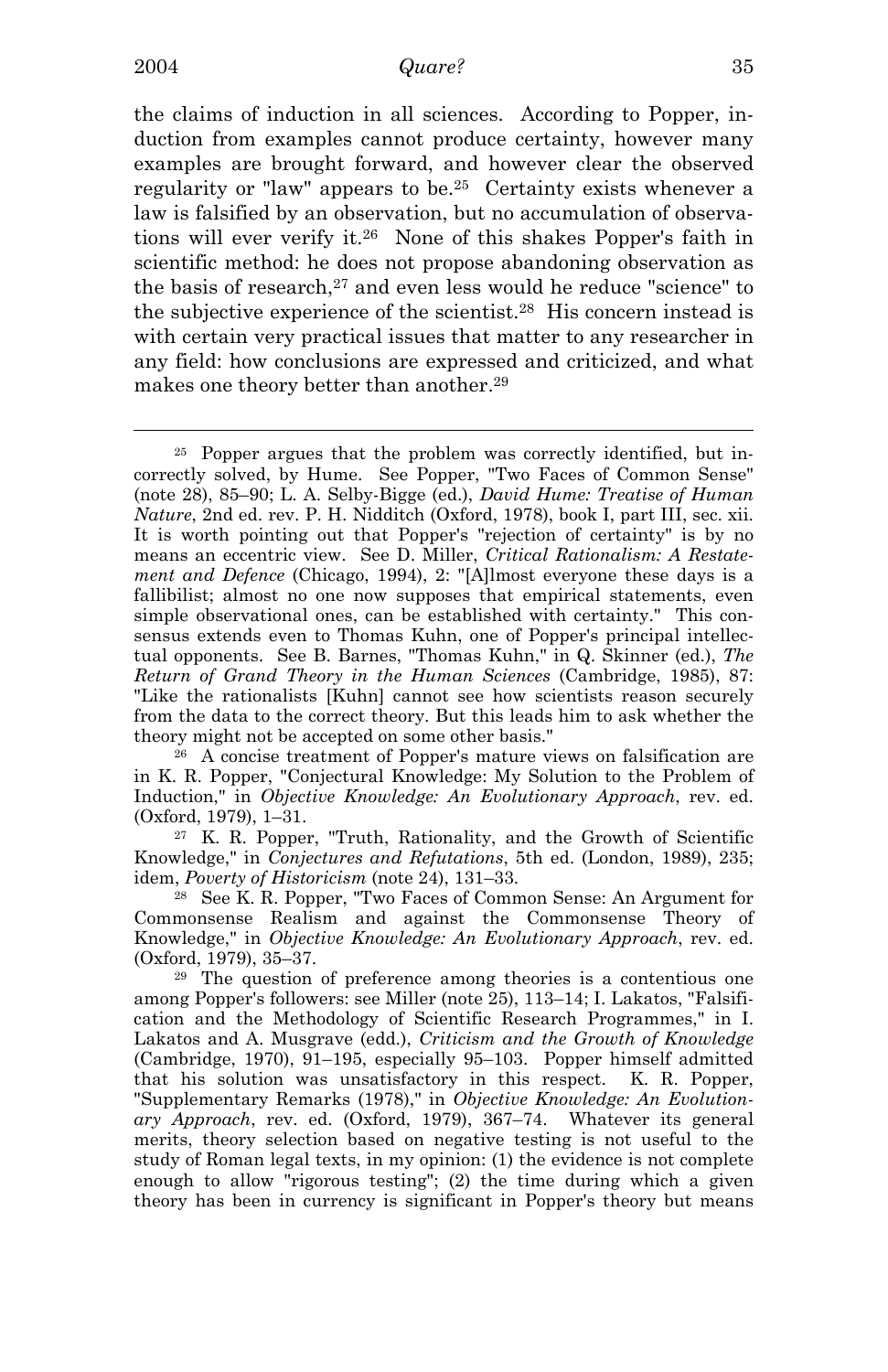As I mentioned above, my interest here is not in Popper's socalled solution to the problem of induction, but in his more general discussions of induction and scientific method. Popper expresses certain anti-inductivist views that I believe Daube shared, and that explain very clearly and specifically Daube's exceptional creativity in reading texts. These views, generally speaking, reject the idea that a researcher may passively observe patterns in a body of evidence, and they offer an alternative description of how any researcher, including a historian, may explain an event such as the condition of a text. These views are discussed below.

# IV. Historical explanation

Popper was eager to discredit the idea of "pure observation." Some of his contemporaries in the early part of the last century<sup>30</sup> had assumed that an observer could watch a series of events, and that some regularity or "law" would emerge from the events and *proprio motu* make itself apparent to the observer. Scientific observation, according to this school, is passive, or at least uncorrupted by the observer's thoughts: the evidence speaks to the observer and the observer reports what he hears. One who held this view would, for example, accept that when a romanist like Beseler looks at a series of texts and identifies a word or phrase as "peculiar to the compilers," the texts have given up this conclusion without any substantive assistance from Beseler himself. In reply Popper makes a very practical observation: unless the conclusion is at least partly in the observer's mind at the outset, he will not know what evidence to look at.<sup>31</sup> The observer begins

Knowledge," in *Objective Knowledge: An Evolutionary Approach*, rev. ed.

nothing in Roman law; and (3) to follow Popper in this respect would require us to favor theories which, by chance, have not been "falsified" by the survival of some piece of evidence, and to reject an entire theory which seems to explain a great deal about the Roman world but is contradicted by a single text. Similar objections may be found in Skagestad (note 4),

<sup>94. 30</sup> Popper's own account of his battles with the Vienna Circle, and logical positivism generally, are in his autobiography, K. Popper, *Unended Quest* (La Salle, 1982), 80–90. Many corrections to Popper's own account may be found in M. H. Hacohen, *Karl Popper: The Formative Years 1902– 1945* (Cambridge, 2000), 208–13. There are also two very good popular accounts: B. Magee, *Confessions of a Philosopher* (London, 1997), 55–68; D. Edmonds and J. Eidinow, *Wittgenstein's Poker* (New York, 2001), 165– 73. Popper believed strongly that positivism ("what is true is what is proven true") was hindering the proper understanding of scientific knowledge. On this brand of positivism see Lakatos (note 29), 91–92; Popper, "Truth, Rationality, and the Growth of Knowledge" (note 27), 228. 31 K. R. Popper, "The Bucket and the Searchlight: Two Theories of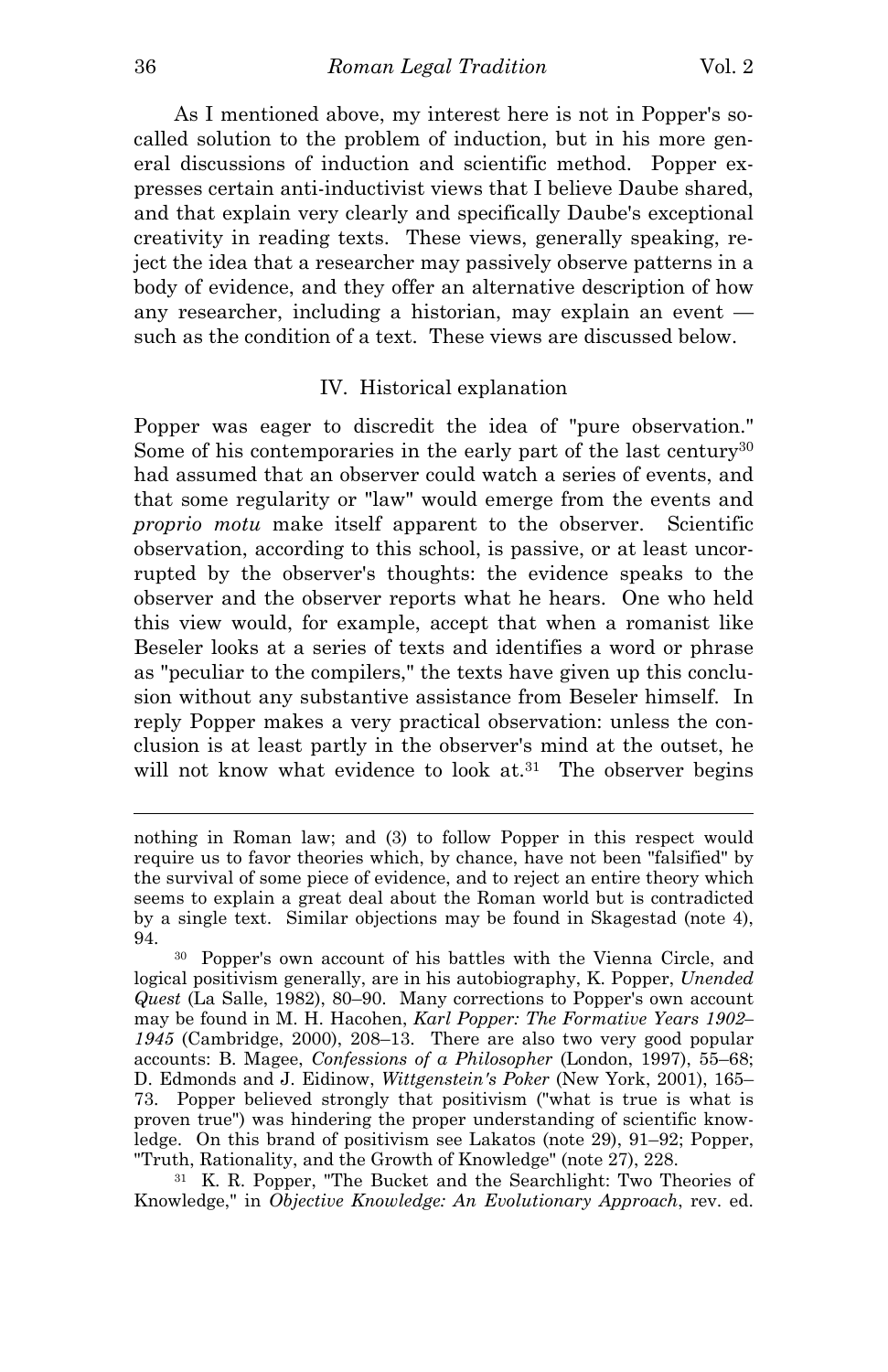i

with some manner of conclusion — a hypothesis — and uses the hypothesis to find his evidence. He is not overtly looking to shore up some preconceived answer, but only trying to isolate the kind of evidence which may prove helpful. Without a hypothesis, nothing is relevant, and hence nothing can be examined.32 Accordingly on Popper's view, the justinianic words and phrases which Beseler identifies may be exactly what he says they are, but he nevertheless actively assisted in their discovery: unless he had first stopped to ask, e.g., whether *ideoque* was justinianic, he would not have examined texts with *ideoque*.

Popper's view, therefore, is that scientific observation is not passive but "theory-laden."33 Every observer has in his head certain hypotheses which guide his observations and indeed interpret the evidence at the very moment the observation is made, and observation is impossible without such hypotheses.34 Theoryladen observation is of course a very old idea;<sup>35</sup> Popper had the

Those among you who hold the opposite view and who believe that scientific theories are the result of observations, I challenge to start observing here and now and to give me the scientific results of your observations. . . . But even if you go on to the end of your lives, notebook in hand, writing down everything you observe, and if you finally bequeath this important notebook to the Royal Society, asking them to make science out of it, the Royal Society might preserve it as a curiosity, but decidedly not as a source of knowledge.

32 In keeping with his own falsification solution, Popper regarded hypotheses as something to be retained but refined over time; conventionally, a hypothesis is replaced by a theory, after experiment has proved the hypothesis to be "true." See Popper, *Poverty of Historicism* (note 24), 131. 33 Popper, *Open Society* (note 24), 2:259–60; idem, *Poverty of Histori-*

*cism* (note 24), 134; idem, "On the Status of Science and of Metaphysics," in *Conjectures and Refutations*, 5th ed. (London, 1989), 184–93; idem, "Science: Problems, Aims, Responsibilities," in M. A. Notturno (ed.), *The Myth of the Framework* (London, 1994), 86; idem, "The Pluralist Approach to History," in M. A. Notturno (ed.), *The Myth of the Framework* (London, 1994), 145.<br><sup>34</sup> See especially the quote reproduced above in note 31.

35 It is an idea found in, among others, Vico, Locke, Hume, and of course Kant. On Vico's claim to be the first to develop the idea, see I. Berlin, "Vico's Theory of Knowledge and its Sources," in *Three Critics of the Enlightenment: Vico, Hamann, Herder*, ed. H. Hardy (London, 2000), 128, 130–32, and R. G. Alberoni, *Gli Esplatori del Tempo: Le Concezioni della Storia da Vico a Popper* (Milan, 1993), 31. Popper discusses this aspect of Kant's thought in K. Popper, "Immanuel Kant: The Philosopher of the Enlightenment," in *In Search of a Better World: Lectures and Essays* 

<sup>(</sup>Oxford, 1979), 342, 344. See also K. R. Popper, "Towards a Rational Theory of Tradition," in *Conjectures and Refutations*, 5th ed. (London, 1989), 128 (note omitted):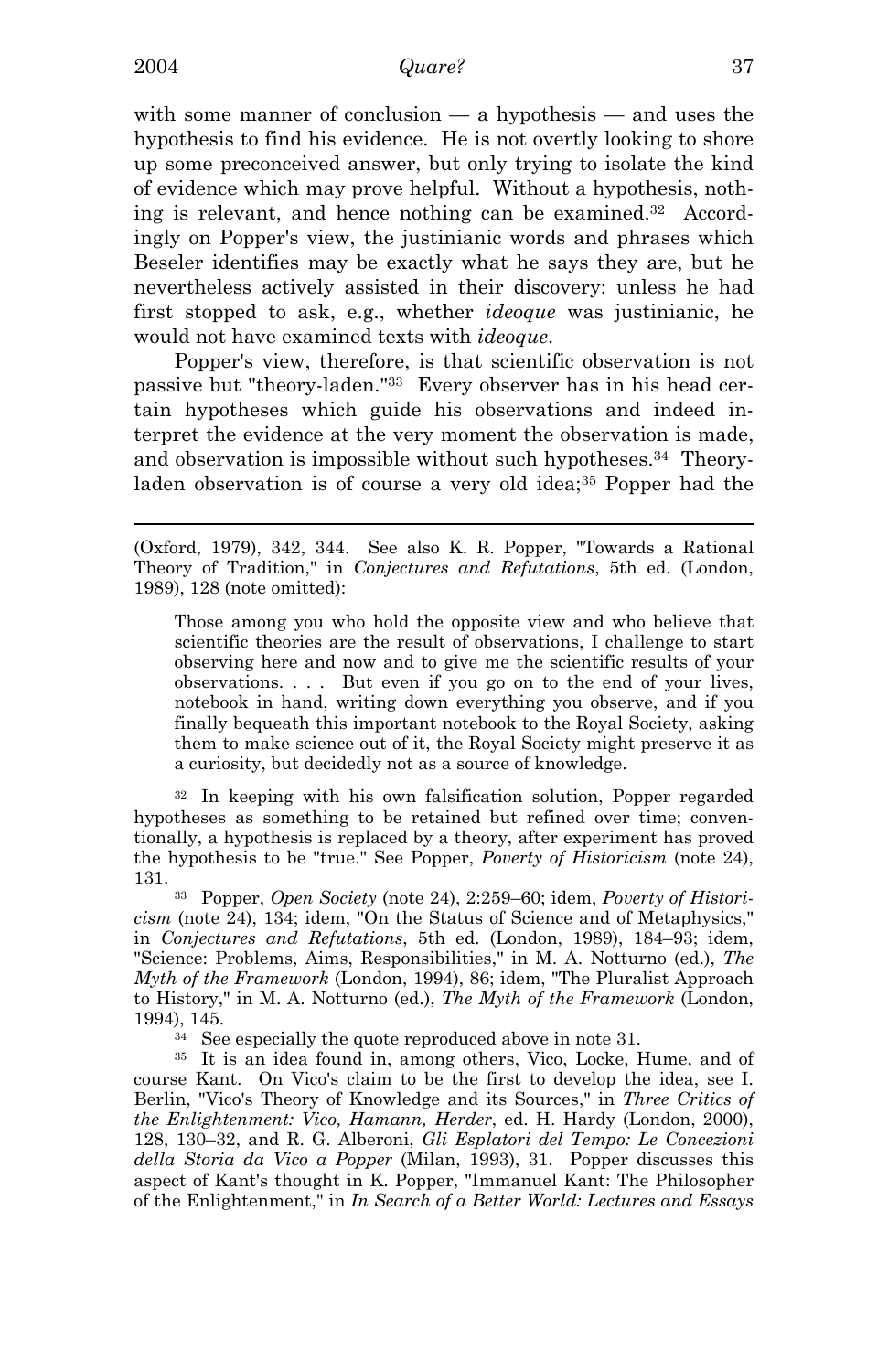bold aim to develop the idea for the natural sciences.<sup>36</sup> His hope was to debunk the pretension that scientists may be pure observers and reporters of truth.37 He described the two opposing views in colorful but useful language: "the bucket and the searchlight."38 The older view is the bucket view, because it envisages a researcher blindly accepting information into a bucket and then examining the information for patterns.39 Popper's own view is the searchlight view, because it envisages the researcher selectively illuminating the particular evidence which, on his current hypothesis, needs examination.40

The "searchlight" is Popper's way of indicating to the reader that observation is possible only with the help of a hypothesis. But what exactly a hypothesis includes, and how the observer uses it to explain events, is part of a larger scheme: Popper's description of *scientific and historical explanation*.41 What Popper

Amsterdamski (ed.), *The Significance of Popper's Thought* (Amsterdam, 1996), 39–57. 38 Popper, "The Bucket and the Searchlight" (note 31), 341–47; Pop-

per, *Open Society* (note 24), 2:260–61.<br><sup>39</sup> To insist that the observation and recording of facts be without

recourse to *a priori* guesses of any kind is what Hempel (see below note 41) calls the "narrow inductivist conception of scientific enquiry." C. G. Hempel, *Philosophy of Natural Science* (Englewood Cliffs, 1966), 11. Popper calls it "observationism." Popper, "Science" (note 33), 84. It is illustrated in a recent article which purports to advise lawyers on how to do empirical research: L. Epstein and G. King, "Exchange: Empirical Research and the Goals of Legal Scholarship," 69 *U. Chi. L. Rev*. 1, 45 (2002): "[T]he author of the research is entirely irrelevant . . . . [S]entences that begin 'I think' or 'I believe' are beside the point." 40 In some works Popper associated the idea of active observation

with a biological desire of humans to solve problems by choosing and sometimes altering their surroundings. See, e.g., K. Popper, "Knowledge and the Shaping of Reality," in *In Search of a Better World* (London, 1992),  $12-17$ .<br><sup>41</sup> Whether the method is entirely Popper's own, or owes something

to C. G. Hempel (1905–1997, professor of philosophy and author of *The Philosophy of Natural Science*, 1966), is a matter of debate. Compare Popper, *Poverty of Historicism* (note 24), 144–45 n.1, and idem, *Open* 

*from Thirty Years* (London, 1994), 131–32. It is a very common view today: see Skinner's introduction in Q. Skinner (ed.), *The Return of Grand* 

*Theory in the Human Sciences* (Cambridge, 1985), especially 10–12.<br><sup>36</sup> He regarded himself as building on Kant, to whom he attributed the first assaults on induction from observation in the natural sciences: "Kant saw more clearly than anyone before or since how absurd it was to assume that Newton's theory could be derived from observations." Popper, "On the Status of Science" (note 33), 185. Newton: "This rule we must follow, that the argument of induction may not be evaded by hypotheses." I. Newton, *Mathematical Principles*, trans. A. Mott, rev. F. Cajori (Berkeley, 1962), 2:400. 37 See J. Agassi, "Towards Honest Public Relations of Science," in S.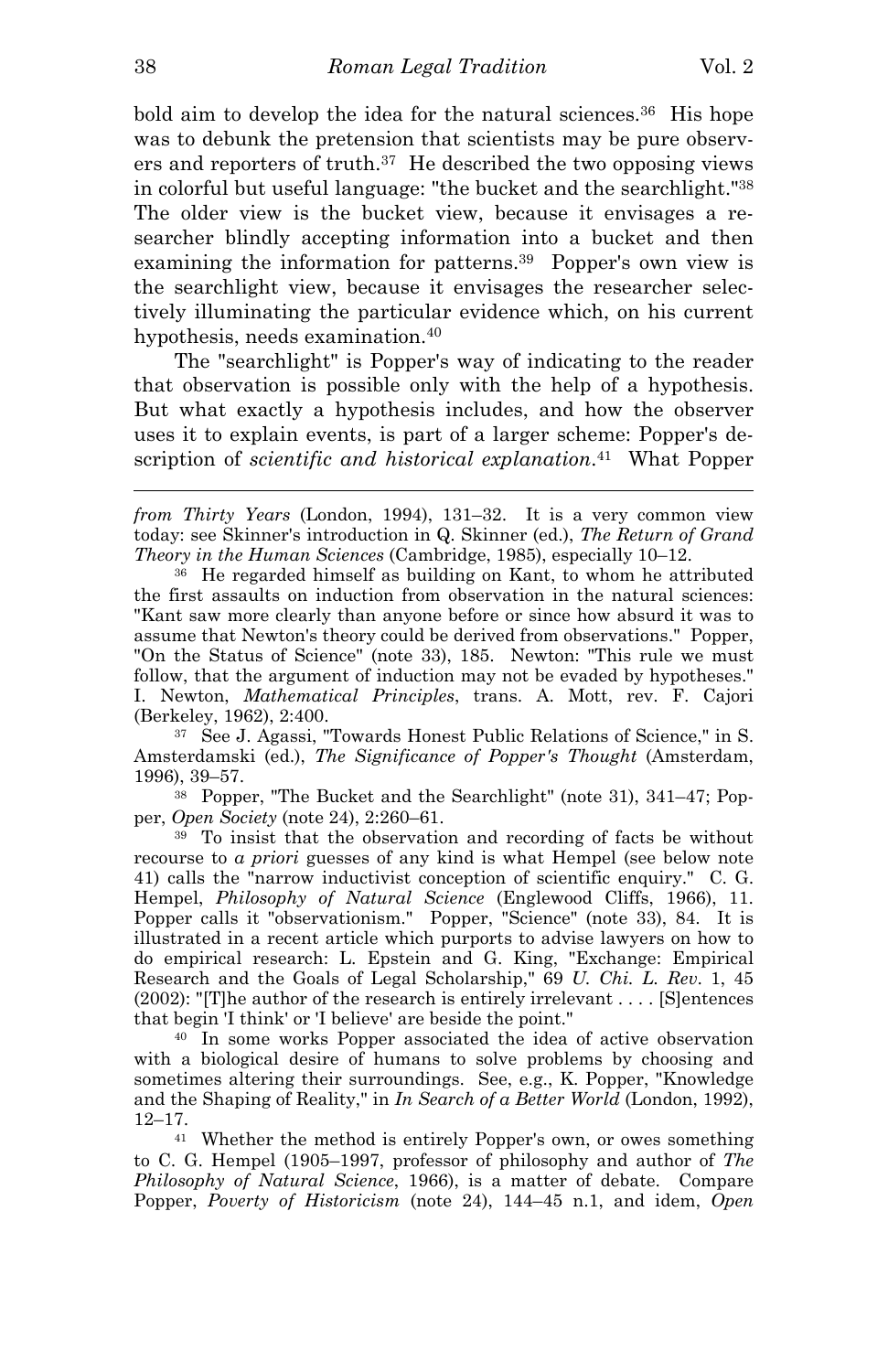i

describes is a model for explaining events without falling into the error of induction, and at the same time preserving conventional scientific practice.<sup>42</sup> It is a model that he applies equally to the activity of social scientists (including historians<sup>43</sup>) and natural scientists.<sup>44</sup> It is easily illustrated with an example from ordinary life.

A person sees a child falling ill in a candy shop, and concludes that the child became ill by eating too much candy. How did he come to this conclusion? The answer is that he made a causal link between the event he was trying to explain (the illness) and certain facts that he knew or supposed (the child had been eating candy). The crucial step in this procedure is in the way he makes this causal link; that a child has eaten candy, after all, does not spontaneously explain why the child became ill. This step is achieved, according to Popper, with the help of *universal laws*. Here, the observer has used several such laws, e.g., "too much candy makes people ill," and "children eat too much candy." With the help of universal laws like this — and indeed *only* with their help — the observer is able link the event to the facts and thereby deduce the cause of the child's illness. The process of deduction therefore looks like this:

*Society* (note 24), 2:364, with A. Donagan, "Historical Explanation: The Popper-Hempel Theory Reconsidered," 4 *History and Theory* 3, 5–7 (1964), and K. Minogue, "Does Popper Explain Historical Explanation?," in A. O'Hear (ed.), *Karl Popper: Philosophy and Problems* [*Royal Institute of Philosophy Supplement 39*] (Cambridge, 1995), 229.<br><sup>42</sup> That is, suggesting a law and testing its predictive power: Popper,

*Poverty of Historicism* (note 24), 130–31.<br><sup>43</sup> Popper treats historians (as distinct from other social scientists)

in: *Poverty of Historicism* (note 24), 130–47; "The Bucket and the Searchlight" (note 31), 354–55; *Open Society* (note 24), 2:259–80; "On the Sources of Knowledge and Ignorance," in *Conjectures and Refutations*, 5th ed. (London, 1989), 23–24, 27; "Pluralist Approach to History" (note 33), 138– 50; Letter from Karl Popper to the Editor, *New Scientist*, August 21, 1980, at 611; "Historical Explanation: An Interview with Sir Karl Popper," *University of Denver Magazine*, June 1966, at 4, 4–7. 44 For what follows, see Popper, *Open Society* (note 24), 2:262–63;

idem, "The Aim of Science," in *Objective Knowledge: An Evolutionary Approach*, rev. ed. (Oxford, 1979), 191–93, and the authorities cited above, note 43.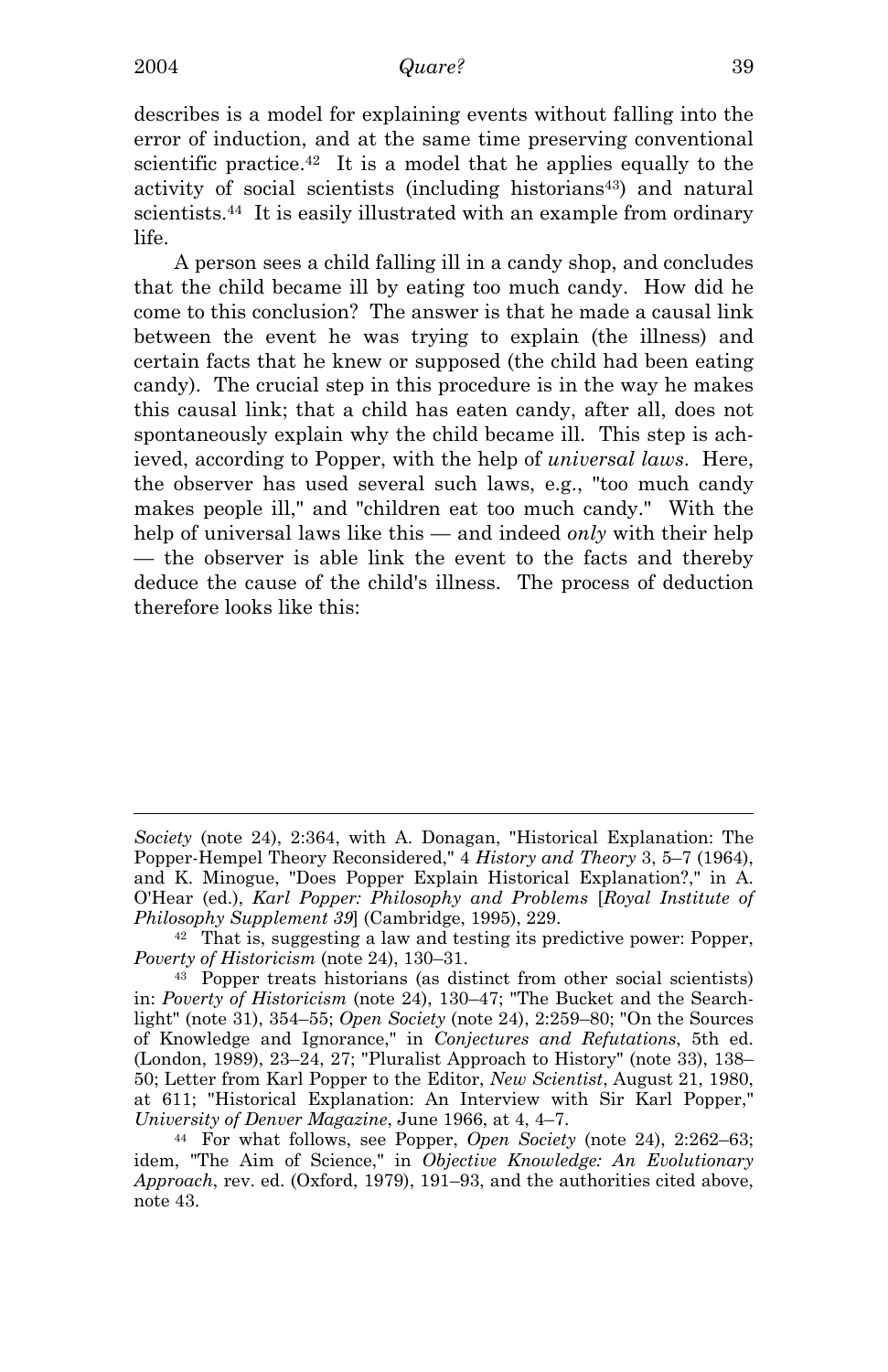

*Explicandum* Event (the child fell ill)

The lesson of this syllogism is that, in Popper's view, the observer in the candy shop has played an important part in his own conclusion. Before entering the shop he had certain universal laws in the back of his mind. He then combined those universal laws with certain facts, both known and supposed, to create a hypothesis about what had happened.

Popper offers this as a model of causal explanation for all sciences, and as already mentioned, Popper expressly includes historians among the class of scientists. The main difference between the (conventional) scientist and the historian, he says, is that they are interested in different things: the scientist gives more of his attention to the universal laws, while the historian pays little if any attention to the laws, giving his attention instead to the conditions. Thus, the scientist tests his laws in the hope of discovering their accuracy, while the historian looks for the conditions which will explain why an event took place. The method, however, is the same.

 What are these laws that the historian uses but does not pay attention to? Some of them are indeed physical laws; if a historian wants to explain the failure of Napoleon's Moscow campaign, he can make a causal link between the conditions and the event only with the help of certain meteorological laws, none of which he needs to mention. But the laws that Popper has principally in mind for historians are more human: they are the trivial, obvious, *psychological* laws which the historian uses without thinking.45 They are essentially a body of routine expectations about human

<sup>45</sup> See Popper, *Open Society* (note 24), 2:264–65; idem, "The Bucket and the Searchlight" (note 31), 354; idem, *Poverty of Historicism* (note 24), 145.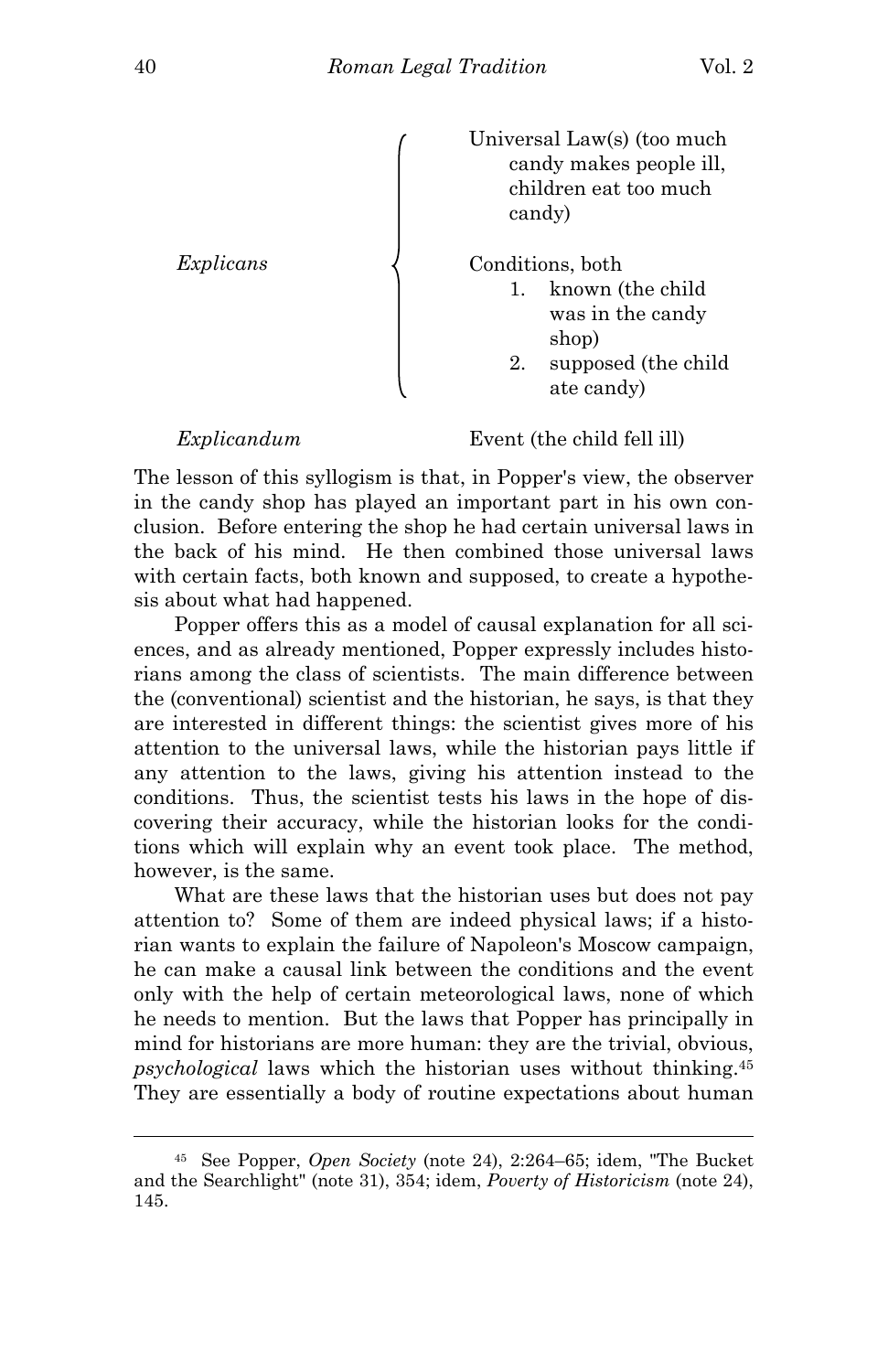i

behaviour accepted by the historian and his audience, but passed over in silence; for this reason I prefer to call them "expectation/laws." Here is an example: a historian wishes to explain "why the Prime Minister of the United Kingdom resigned in 1990." In looking for the *conditions* which explain this *event*, he would almost certainly select this condition: "the prospect of failure on the forthcoming ballot."46 This condition, however, would be a "cause" of the Prime Minister's resignation (and indeed would come to the historian's notice) only because the historian subscribed to a relatively trivial *expectation/law* of human behaviour, such as "people with no prospect of winning give up." This "law" is therefore logically indispensable for making the causal connection between the condition and the event, but it is not very interesting, and would almost certainly go unremarked. It serves the same purpose, and is as equally uninteresting, as "children eat too much candy" in the example I gave above.

What one notices right away, however, is that these expectation/laws are not really "laws." For example, the law I have just given, on people giving up, is obviously false: some people do not give up even when there is no hope of winning.47 The problem is that the kinds of human laws Popper puts forward do not logically explain ("cover") the historical events they purport to explain, <sup>48</sup> and this seems to weaken substantially the argument that historical explanation is causal in the same way that (conventional)

<sup>46</sup> See M. Thatcher, *The Downing Street Years* (London, 1993), 855: "I had lost the Cabinet's support. I could not even muster a credible campaign team. It was the end." 47 See, e.g., R. H. Bork, *The Tempting of America* (New York, 1990),

<sup>311–12. &</sup>quot;Defeat was certain," says Bork of the vote on his confirmation to the Supreme Court, *id*. at 311, but a "simple emotional reaction" told him "it was better to fight than to run."  $Id$ . at 312."" <sup>48</sup> The problem, in brief, is that if a law is successfully to explain

why certain conditions produced an event, then that law ought to be true, and it is very difficult to formulate any law of human action that is true in all its applications. Popper gives various examples of physical, economic, and sociological laws, see Popper, *Open Society* (note 24), 2:264–65; idem, *Poverty of Historicism* (note 24), 61–63, 145. Popper admits: "Nothing is here assumed about the strength of the available evidence in favour of these hypotheses whose formulations certainly leave much room for improvement." *Id*. at 63. Donagan shows that none of these examples are laws, such as would support Popper's view of causal explanation in history. Donagan (note 41), 14–17. (But see the quote in note 49 below.) Other critical literature is cited in G. Stokes, *Popper: Philosophy, Politics and Scientific Method* (Cambridge, 1998), 82, and C. Simkin, *Popper's Views on Natural and Social Science* (Leiden, 1993), 126.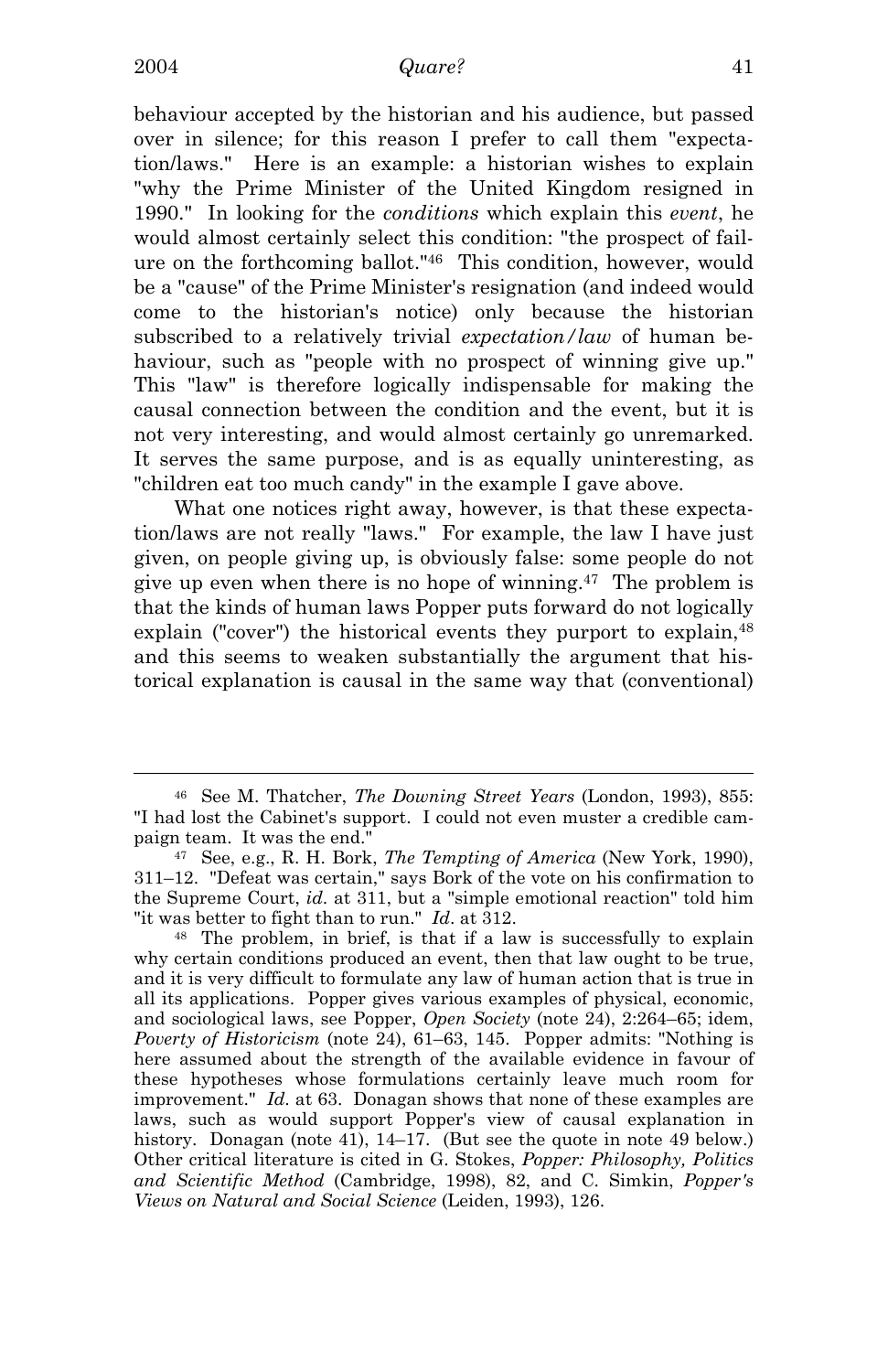scientific explanation is. This is a problem that Popper acknowledged but dismissed as unimportant,<sup>49</sup> for the following reasons.

 Popper wanted historical explanation to be as objective and "testable" as possible, even while recognizing that permanent laws of human behavior, or laws of history, were unachievable.<sup>50</sup> The fact that such laws are unachievable does not prevent a historian from silently assuming that specific individuals acted in ordinary and predictable ways, and on that assumption explaining the causes of some specific event. There is no "law" that humans act in ordinary and predictable ways, but it is nevertheless sometimes useful to assume they do so, because it makes it possible to compare one historical explanation with another.<sup>51</sup> If there is broad agreement about the "laws" — how the historical players are expected to have acted — then one historian can make a *logi-*

This rare statement, from an interview in a college magazine (!), is one of the few places where Popper makes clear his attitude to universal laws in historical explanation.<br><sup>50</sup> Readers of Popper will know that in his political works he devoted

much scholarly energy to banishing, so far as possible, generalizing statements about history, statements which ostensibly allow one to predict future events on the basis of rhythms, patterns, trends, and laws, but which, in Popper's view, are capable of doing no such thing. See Popper, *Poverty of Historicism* (note 24), 3; Popper, *Open Society* (note 24), 1:7–10; Skagestad (note 4), 17–19. This appears to cause some conflict with his claim that historians seek causal explanations, a conflict which he attempts to resolve by (1) a recommendation that historians use "situational analysis," discussed below, and (2) a claim that human behavior cannot be explained en masse, but only person by person, the so-called "methodological individualism." On the latter, see Popper, *Poverty of Historicism* (note 24), 136.  $\frac{51}{10}$  Popper suggests what he calls the "zero method" or "rationality

principle," where the historian assumes for the sake of argument that the human actors are behaving rationally and in full possession of all relevant information. Popper, *Poverty of Historicism* (note 24), 141–42; idem, "Models, Instruments, and Truth," in M. A. Notturno (ed.), *The Myth of the Framework* (London, 1994), 169–70. The principle is false, but allows deviations to be observed: N. Koertge, "Popper's Metaphysical Research Program for the Human Sciences," 18 *Inquiry* 437, 440 (1975); A. O'Hear, *Karl Popper* (London, 1980), 163–64.

<sup>49</sup> See "Interview with Karl Popper" (note 43), 5 (emphasis added):

<sup>&</sup>quot;[M]y theory of historical explanation is [far removed] from what certain people have been discussing — the completely uninteresting, *though logically valid*, claims about universal laws. Really, I found the discussions which centered around my remarks on the question of the background of universal law so bad that I did not even answer my critics."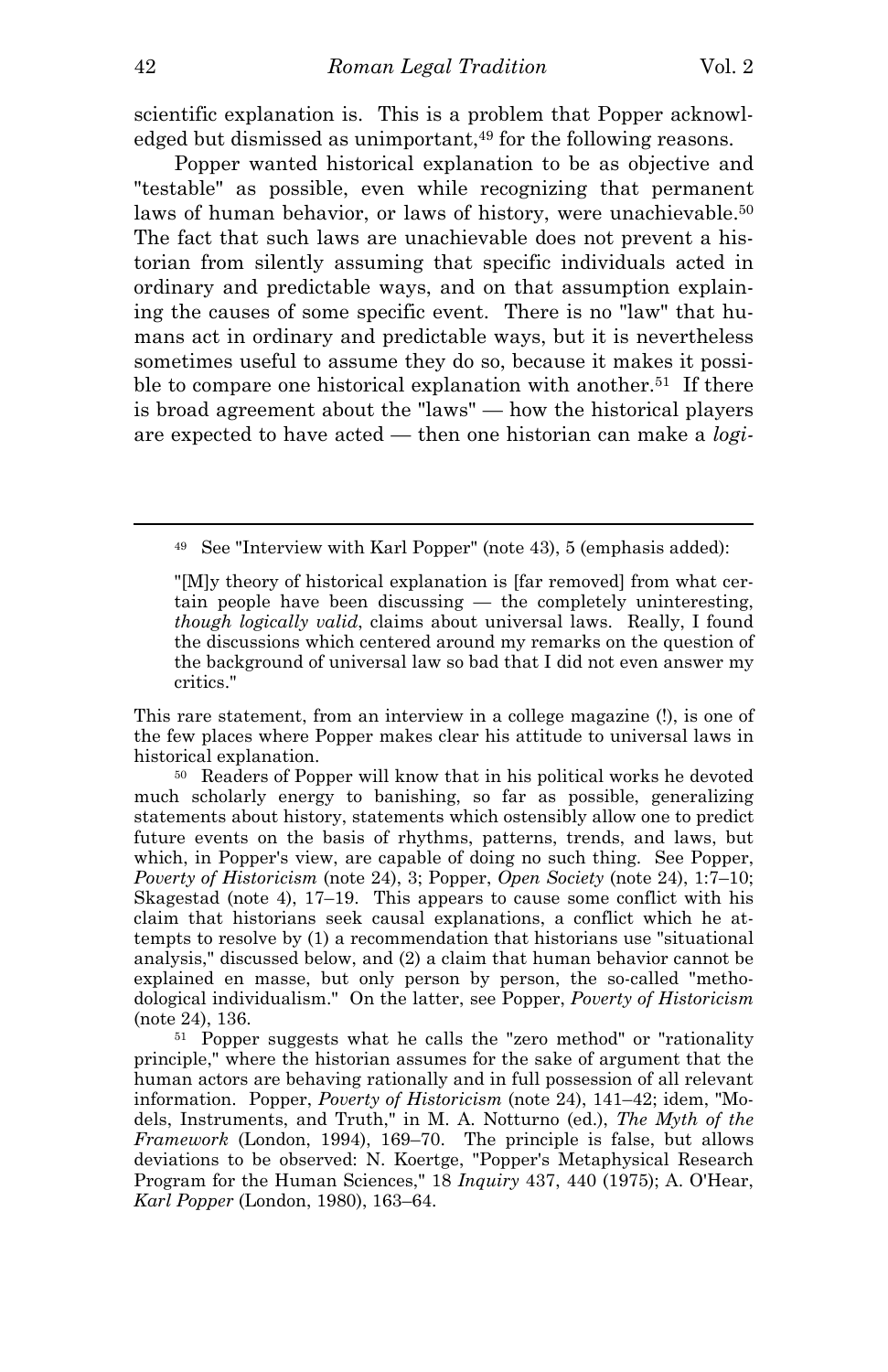*cally better case* than another.<sup>52</sup> In the example I gave above, a historian might point out that the Prime Minister resigned, not only with an unfavorable ballot in prospect, but did so immediately after her colleagues withdrew their support. By bringing in this additional condition, the historian has explained more of the event: not only *why* the Prime Minister resigned, but *when*. In this respect it is a logically better explanation, and it is an acceptable explanation because no historian is likely to dispute, or even pay much attention to, the uninteresting psychological "laws" that link the conditions to the event.<sup>53</sup>

Popper calls this "situational logic" or "situational analysis." It follows the same deductive model as the natural and social sciences, the principal difference being that the historian's laws do not predict anything about the future.54 They serve only to help explain the causes of a specific, past event, by showing how that event logically follows from certain conditions.55 There is an undeniably subjective component to this exercise: the historian selects the event he wants to explain, and has some freedom also in selecting the relevant laws. But this does not prevent a group of historians with similar interests discussing whose conditions make more logical sense, and accordingly who has the best explanation.56

<sup>52</sup> See K. Popper, "The Logic of the Social Sciences," in *In Search of a Better World* (London, 1992), 79–80; idem, *Poverty of Historicism* (note 24), 149–51; idem, *Open Society* (note 24), 2:97, 265–68; idem, "On the Theory of the Objective Mind," in *Objective Knowledge: An Evolutionary Approach*, rev. ed. (Oxford, 1979), 178–80; idem, "Models" (note 51), 165–68; idem, "Pluralist Approach" (note 33), 146–50. 53 In asserting these laws are uninteresting, one wonders if Popper

is simply expressing his hope rather than his opinion. See A. Boyer, *Introduction à la Lecture de Karl Popper* (Paris, 1994), 228: "Popper insiste sur leur caractère le plus souvent *trivial*. . . . Peut-être Popper est-il sur ce point trop sensible au modèle de l'histoire politique dont il conteste par ailleurs le privilège." Minogue is bothered by the fact that, according to Popper, some events are explained causally, while others are unique ("brute facts"), an incoherence that suggests to Minogue that the scientific

model is the wrong one for history. See Minogue (note 41), 230–32. 54 Unlike the other sciences (including the social sciences), history is not, to Popper, a "theoretical" science. Popper, "The Bucket and the Searchlight" (note 31), 354–55; idem, *Poverty of Historicism* (note 24), 143–47. In the *Open Society*, the "theoretical" sciences are also the "generalizing" sciences, a term that reveals Popper's purposes somewhat more

clearly. See Popper, *Open Society* (note 24), 2:263–64. 55 Popper, *Poverty of Historicism* (note 24), 144. 56 Popper's biographer notes: "No historical school regards Popper's situational logic as having inspired their work, but he elucidated wonderfully, if all too briefly, the premises underlying widely used practices in history and social science." Hacohen (note 30), 494.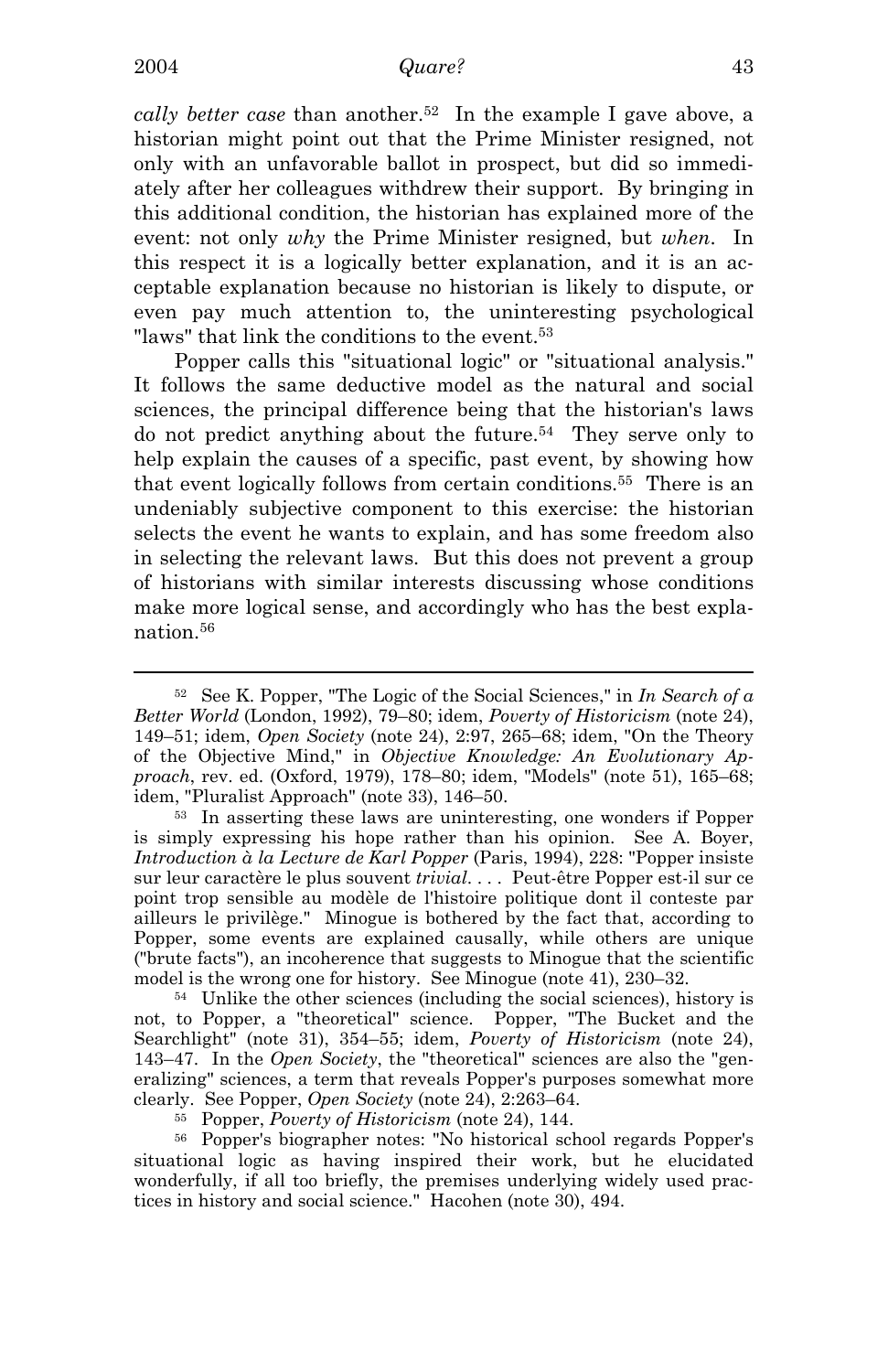# V. Summary, and two examples from Roman law

Popper's views on historical explanation can be summed up very briefly. He says that historians who believe their task is first to gather evidence, and then to examine the evidence for patterns, misunderstand not only historical explanation but scientific explanation generally. *They are imitating what they wrongly believe to be the method of science*. 57 An "evidence first" approach is an illusion: evidence that ostensibly explains some event is invisible unless illuminated by some hypothesis. The hypothesis may include some facts, but its main component is some sort of expectation/law which shows how the evidence explains the event. "Hypothesis first" is therefore the reality of historical explanation, as of scientific explanation generally.58 I suggest below that Daube practiced this very method: he treated texts as *events* to be explained, as it were, causally; he brought to every text a body of *expectation/laws* about how jurists and others think; and with the help of evidence (and indeed sometimes without its help) he sought to explain as closely and accurately as possible the condition of the text.

Before giving examples from Daube's own work, I give two examples from the work of other authors, to illustrate how these views work with legal texts. The simplest example (for reasons which will become clear below) is an argument which uses two texts by the same author. Watson quotes Paul's famous definition of *furtum* in *D*.47.2.1.3 (39 *ad edictum*):59

I . . . accuse at least some professional historians of "scientism": of trying to copy the method of natural science, *not as it actually is*, but as it is wrongly alleged to be. This alleged but non-existent method is that of collecting observations and then "drawing conclusions" from them. It is slavishly aped by some historians who believe that they can collect documentary evidence which, corresponding to the observations of natural science, forms the "empirical basis" for their conclusions.

Similarly: Popper, "Pluralist Approach" (note 33), 140.<br><sup>58</sup> Among the problems in Popper's theory of historical explanation is the suggestion that causal explanation is somehow the beginning and end of the historian's job. Donagan defends Popper in this respect, saying that Popper intended to do nothing more than discuss causal explanation. Minogue has the opposite view: "Popper has generalized scientific method to a level at which it can cover any kind of rational attitude at all. He has not incorporated the element of meaningfulness which marks off the human world." Minogue (note 41), 227. 59 A. Watson, "The Definition of Furtum and the Trichotomy," 28 *T.* 

*v. R*. 197, 197 (1960) [= A. Watson, *Studies in Roman Private Law* (London, 1991), 269].

<sup>57</sup> Popper, "On the Theory of the Objective Mind" (note 52), 186: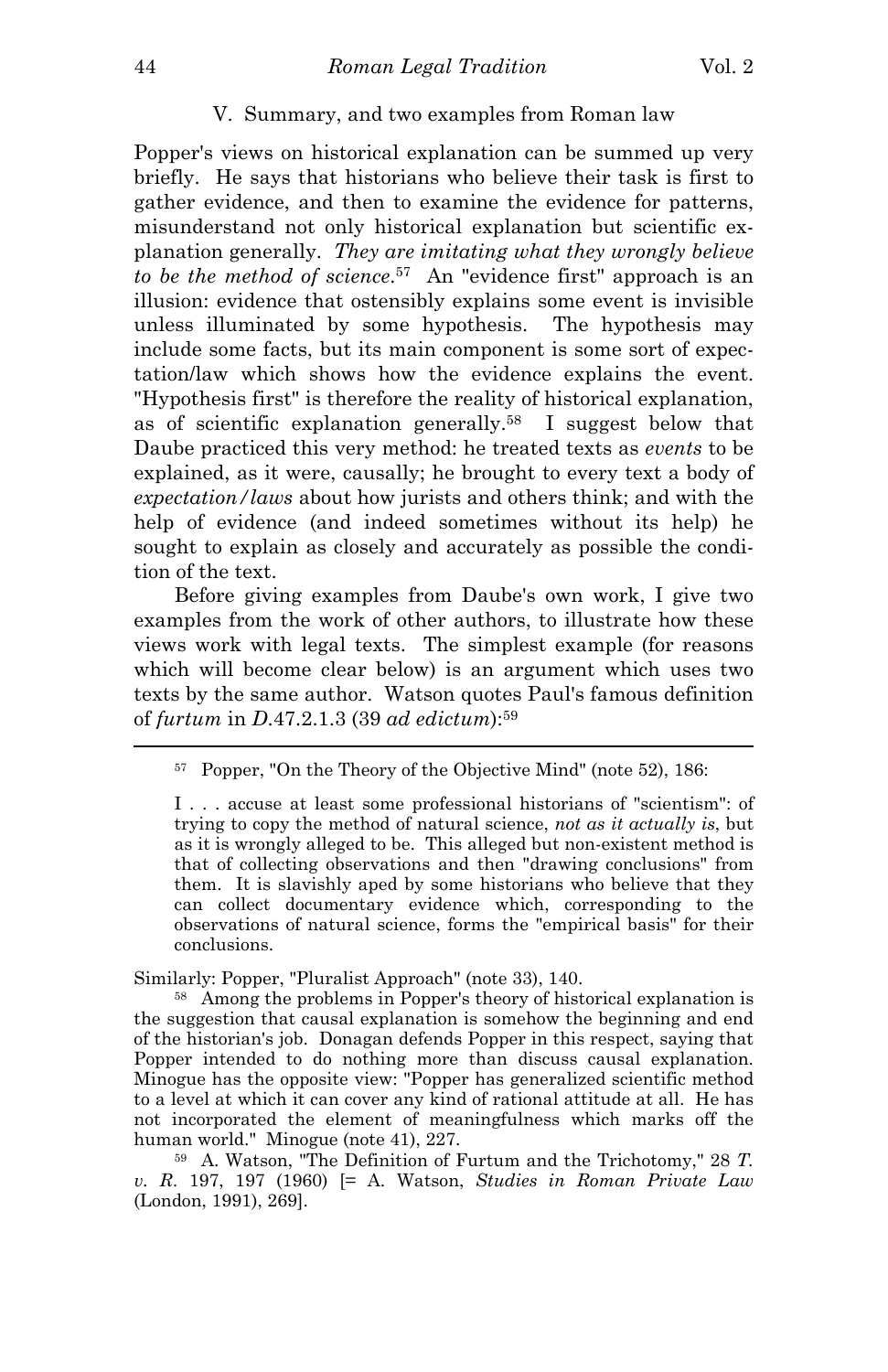Furtum est contrectatio rei fraudulosa lucri faciendi gratia vel ipsius rei vel etiam usus eius possessionisve, quod lege naturali prohibitum est admittere.

Theft is the fraudulent interference with a thing for the sake of gain, whether in respect of the thing itself or of the use or possession of it. It is something natural law forbids.

Watson doubts "this is to any great extent the work of Paul."60 He offers several arguments for the point, but one particular argument is based on the following text from Paul's *Sentences*, a  $later work<sup>.61</sup>$ 

Fur est qui dolo malo rem alienam contrectat.

A thief is one who maliciously interferes with another's property.

If we accept that Paul is the author of the *Sentences*, and that the *Sentences* were written after the commentaries on the edict, then we have difficulty explaining why Paul has retreated from a good definition to an inferior one. Watson's conclusion: that the text in the commentaries on the edict are, to some degree, not Paul's (a matter Watson goes on to discuss in detail).62

 The hypothesis-first view is the view that the text from Paul's *Sentences* does indeed support Watson's conclusion, but that it does not somehow spontaneously make its meaning known, rather that it has been selected by Watson on the basis of a certain hypothesis to which Watson subscribes. The hypothesis contains two assumed facts (that Paul is the author of the *Sentences*, and that the commentaries were written first), but its main component is a *tacit* expectation/law. In this example, as in most examples, the expectation/law cannot be stated free of all guesswork, but it is perhaps something like this:

A jurist is consistent in his views.

Unless a jurist is consistent in his views, the text from Paul's *Sentences* signifies nothing about the authenticity of the other definition.63 This expectation/law is not, of course, a permanent

<sup>60</sup> *Id*. 61 Paul's *Sentences* 2.31 (E. Seckel and B. Kuebler (edd.), *Iurisprudentiae Anteiustinianae Reliquias*, 6th ed. (Leipzig, 1911), 2:64)). 62 Watson (note 59), 197–98.

<sup>63</sup> To complete the explanation, the law must be able to be universalized, because otherwise it is only an *ad hoc* statement. Popper, "The Aim of Science" (note 44), 192–93. But in this example, many different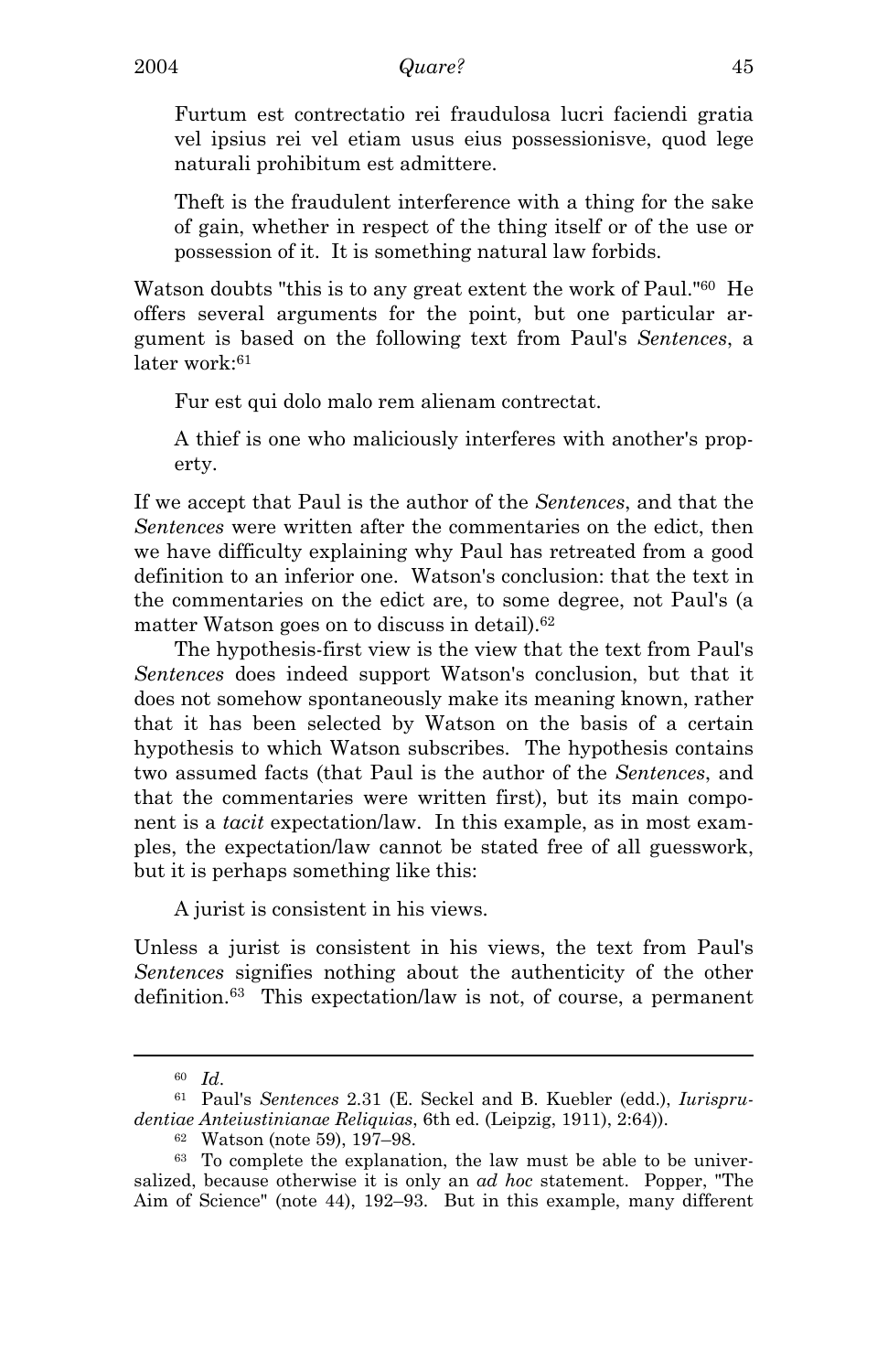law of behaviour. It expresses only the expectation Watson brings to his problem, an expectation that draws his attention to the text from Paul's *Sentences* and gives the text its significance. Without the expectation/law, the text does not "mean" anything. This is how Popper would describe Watson's argument.<sup>64</sup>

In the study of Roman legal texts, hypotheses in Popper's sense are therefore most evident, and least remarked, when a person follows some obvious thread. A person who needs guidance on the meaning of a text may, for example, look for similar texts: texts from the same era, by the same writer, using the same expression, written in the same hand, found in the same manuscript, etc. He does not, however, look for texts written at the same altitude, or in the same color of ink. Why not? Because there is no expectation/law that says texts written, e.g., at the same altitude have anything to do with one another. A person is interested only in texts which explain the text under review, and what he perhaps takes without reflection to be "similar texts" are, Popper would say, particular texts which some particular hypothesis tells him will be helpful. The expectation/laws within these hypotheses are not, of course, permanent and invariable: they are provisional and are often altered or abandoned as evidence is gathered. An expectation/law that seems too obvious even to mention may turn out to be the argument's main vulnerability.65 But without some expectation, a person will stand before a mass of evidence without a clue about what to look at.

<sup>&</sup>quot;universalizable" statements are possible, e.g., "a person is consistent in his views," and "Paul is consistent in his views."<br><sup>64</sup> The "hypothesis first" view is epistemological, not logical, and

therefore is not a view that "all statements are analytic" or "all knowledge is *a priori*." A hypothesis, on this view, is not a source of knowledge and does not need to be accepted as true by the observer. Thus, to say that Watson has selected evidence based on certain expectations is not to say that he is reasoning *a priori* from these expectations. Popper does seem to believe, however, that the mechanism for seeking knowledge this way is inborn, in a sense "psychologically *a priori*." See K. R. Popper, "Science: Conjectures and Refutations," in *Conjectures and Refutations*, 5th ed. (London, 1989), 47–48; idem, "Conjectural Knowledge" (note 26), 5 n.10; and especially Popper, "Two Faces of Common Sense" (note 28), 92: "The laws of nature *are* our invention, they are animal-made and man-made, genetically *a priori* though not *a priori* valid." 65 Philological guidelines for interpolation provide easy examples of

this vulnerability. Assumptions about the Latin of the second and third centuries are based on the obvious expectation/law that "jurists of a certain time have an affinity of style" but, as Buckland points out, are called into question by the fact that much of this juristic work was the work of provincials. W. W. Buckland, "Interpolations in the Digest," 33 *Yale L. J*. 343, 344 (1924).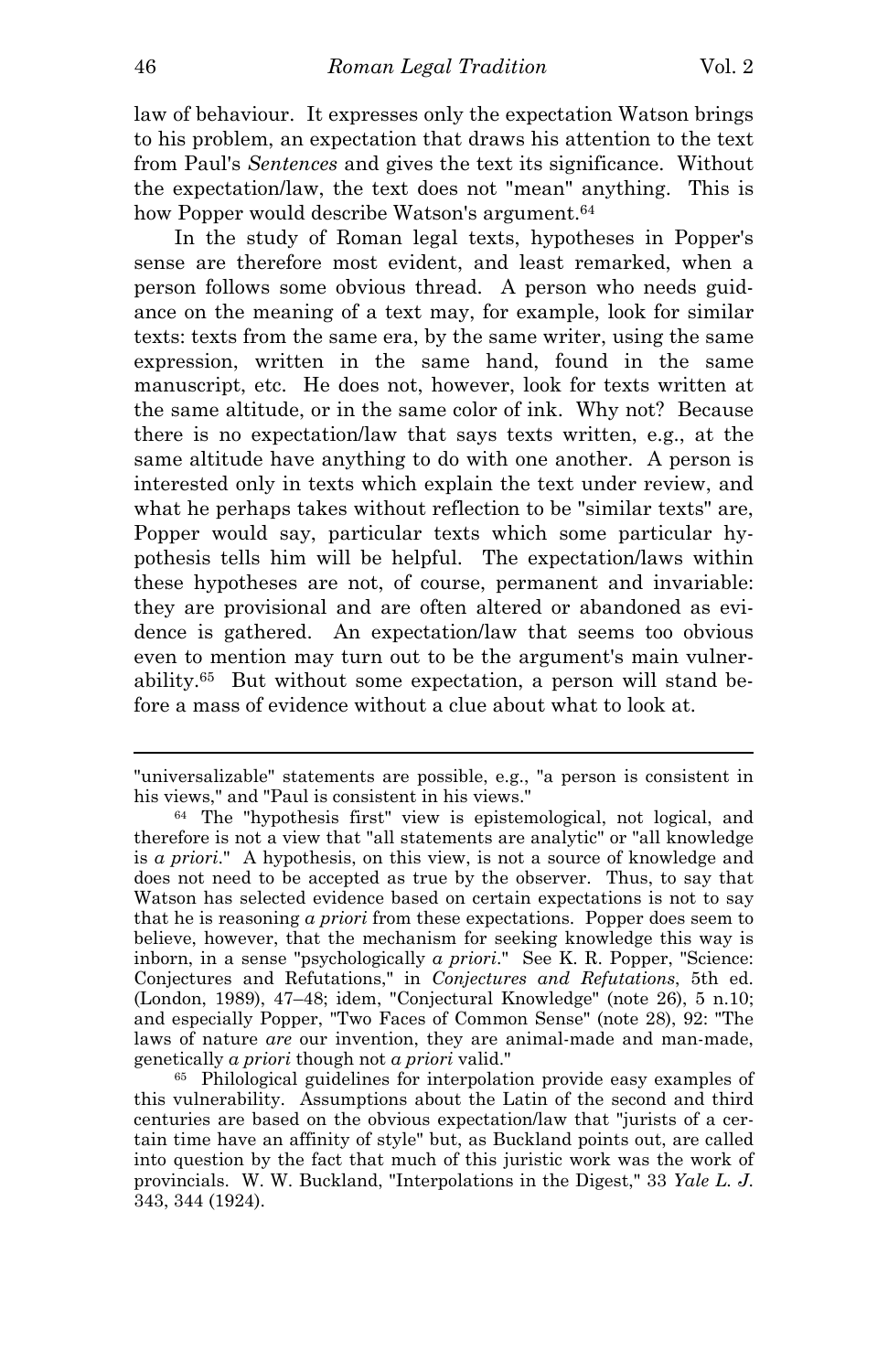The statement "a jurist is consistent in his views" is clearly the sort of trivial psychological law Popper had in mind in setting out his theory of historical explanation, and yet in this context the psychological law is anything but trivial. A critic points out one problem in the word trivial:66

[W]hile what Popper calls "the psychological part" of such explanations is very often "trivial" in the sense of "obvious," it is not "trivial" in the sense of "unimportant." The information that a man in traffic seeks to avoid injury and not to commit suicide is indispensable, even if it is often obvious, in explaining the way he moves.

The problem in fact goes deeper than this. An expectation like "a jurist is consistent in his views" is indeed an obvious one. But a romanist might just as soon rely on an unobvious expectation, if it helps to explain the text. It is not an unimportant point: as I discuss below, Daube often brings quite unobvious expectations to a text. Here is an example from Honoré.

The *actio de pauperie* was not available if the animal had been provoked by a person. Ulpian says: *Sed et si instigatu alterius fera damnum dederit, cessabit haec actio*. 67 But the word *fera* is out of place: in no event is there *pauperies* if the animal is *fera*, that is, an animal wild by nature.68 Why is *fera* in this text? Part of the answer is not difficult: Honoré suggests that Ulpian probably did not give *dederit* a subject at all, leaving it to his readers to understand *quadrupes*.69 The person who edited this text missed the subject and decided to supply one. But why *fera* specifically? That the editor, for example, "did not fully understand *pauperies*" might explain a slip, but why this very slip?

Explaining *fera* is difficult, not (Popper would say) because there is anything intrinsically difficult about the text, but because the presence of *fera* is mostly invulnerable to our usual arsenal of hypotheses. Honoré solves the problem by appealing to a very particular expectation/law. Like Watson's it is (colloquially speaking) a "psychological" expectation, and like Watson's it is one that a reader understands intuitively. But it is not one that a reader understands *tacitly*, so Honoré spells it out: "When some-

<sup>66</sup> Donagan (note 41), 18.

<sup>&</sup>lt;sup>67</sup> *D.*9.1.1.6 (Ulpian 18 *ed.*). This is presumably why the translator  $D.9.1.1.10$  (Ulpian 18 *ed.*). This is presumably why the translator of this text in the Watson *Digest* gives "animal" for *fera*. See Watson (ed.), *Digest of Justinian*, 1:276 (at *D.9.1.1.6)*. <sup>69</sup> A. M. Honoré, "Liability for Animals: Ulpian and the Compilers,"

in J. A. Ankum, et al. (edd.), *Satura Roberto Feenstra* (Fribourg, 1985), 247.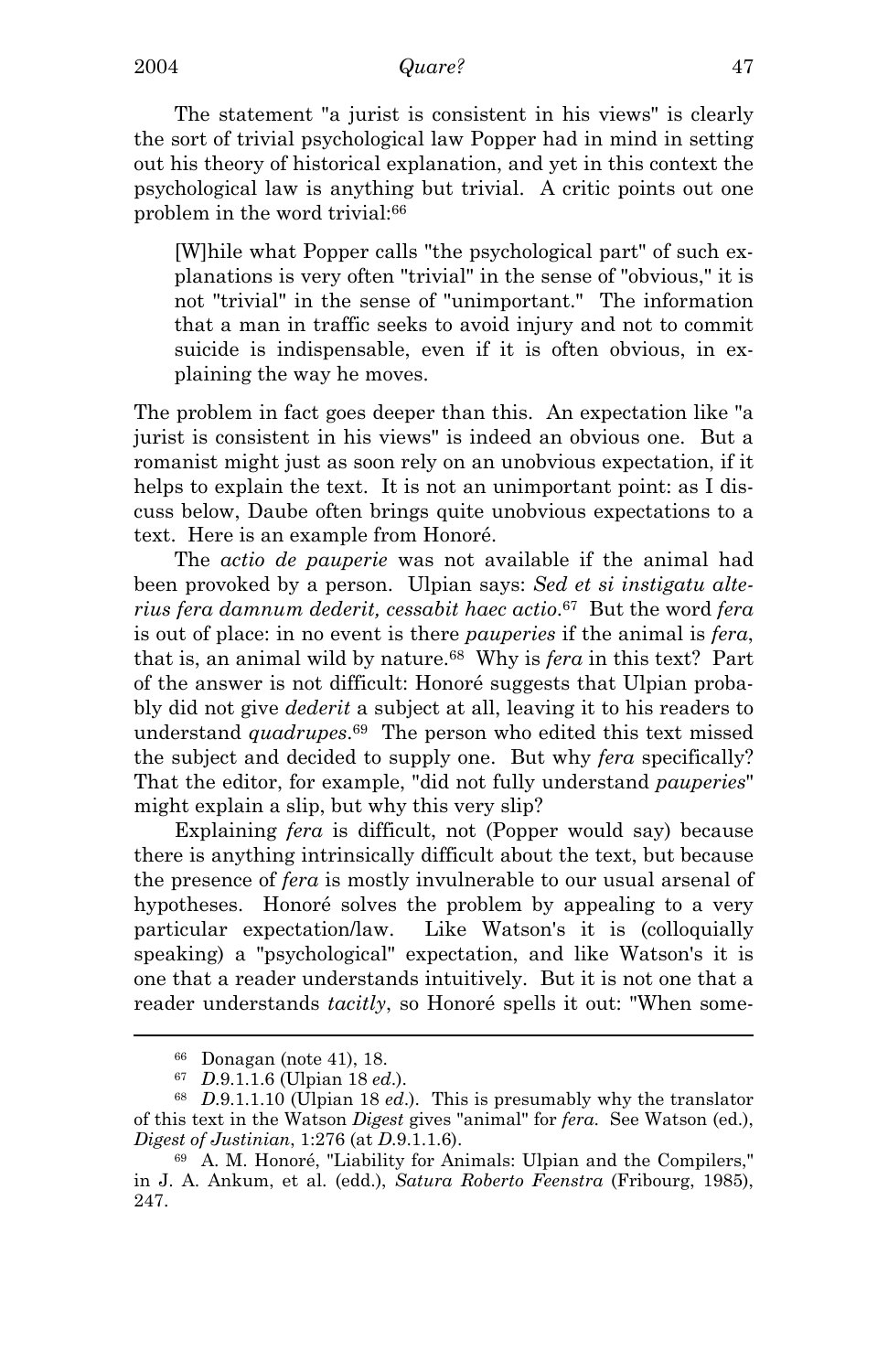one edits a text in a language which he can read but not compose in without strain, his best course is to copy words and phrases from the original."70 Honoré's evidence is *D*.9.1.1.7, where the editor has read *fera*.71 This text falls just after the text he is attempting to explain, and Honoré says the editor returned to the prior text and "copied" to that text the *fera* he believed had been accidentally omitted.

 Honoré's expectation/law is clearly less obvious than Watson's, but on Popper's view of historical explanation, both writers are engaged in exactly the same exercise: finding evidence with the help of facts and some generalized expectation/law.

I now come back to our main text.

# VI. Daube's treatment of *D*.18.1.37

To recall: both Beseler and Daube sought to explain the interpolated condition of *D*.18.1.37. Beseler did so by induction from examples, restoring the text by removing a clause with a plainly non-classical *ideoque*, and in the process removing other text associated with *ideoque*. Daube objected to Beseler's restoration because Beseler had assumed, for no apparent reason, that the compilers had added an entirely new fact (that when the parties agreed on the sale of the land for as much as the seller's testator had purchased it, they did so in ignorance of the fact that the property had been given to the testator). Daube's own solution offered no examples of what he believed had been done to the text; he relied instead on the explanation that the compilers were enthusiastic about Justinian's solution to a classical dispute about prices fixed by a third person, and that they clumsily applied it to this text.

The main point is that the hypothesis-first view draws no methodological distinction between Beseler's and Daube's explanation of *D*.18.1.37. Beseler's explanation, on this view, is not the more objective because he has examples, nor is Daube's the less objective because he has no examples. Beseler's explanation may be better than Daube's, but it is not more "scientific." While an inductivist might believe that Beseler's *ideoque*-texts leapt out of the *VIR* without his help, the hypothesis-first view says that he in fact sought them out with the help of certain obvious psychological expectation/laws, such as "a writer favors certain words and

<sup>70</sup> *Id*. 71 *Id*. The word *fera*, according to Honoré, is no more appropriate to *D*.9.1.1.7 than to the prior text, and accordingly the evidence matches the hypothesis only if the editor actually read *fera* in his source material for *D*.9.1.1.7, as Honoré argues. See *id*. at 246–47.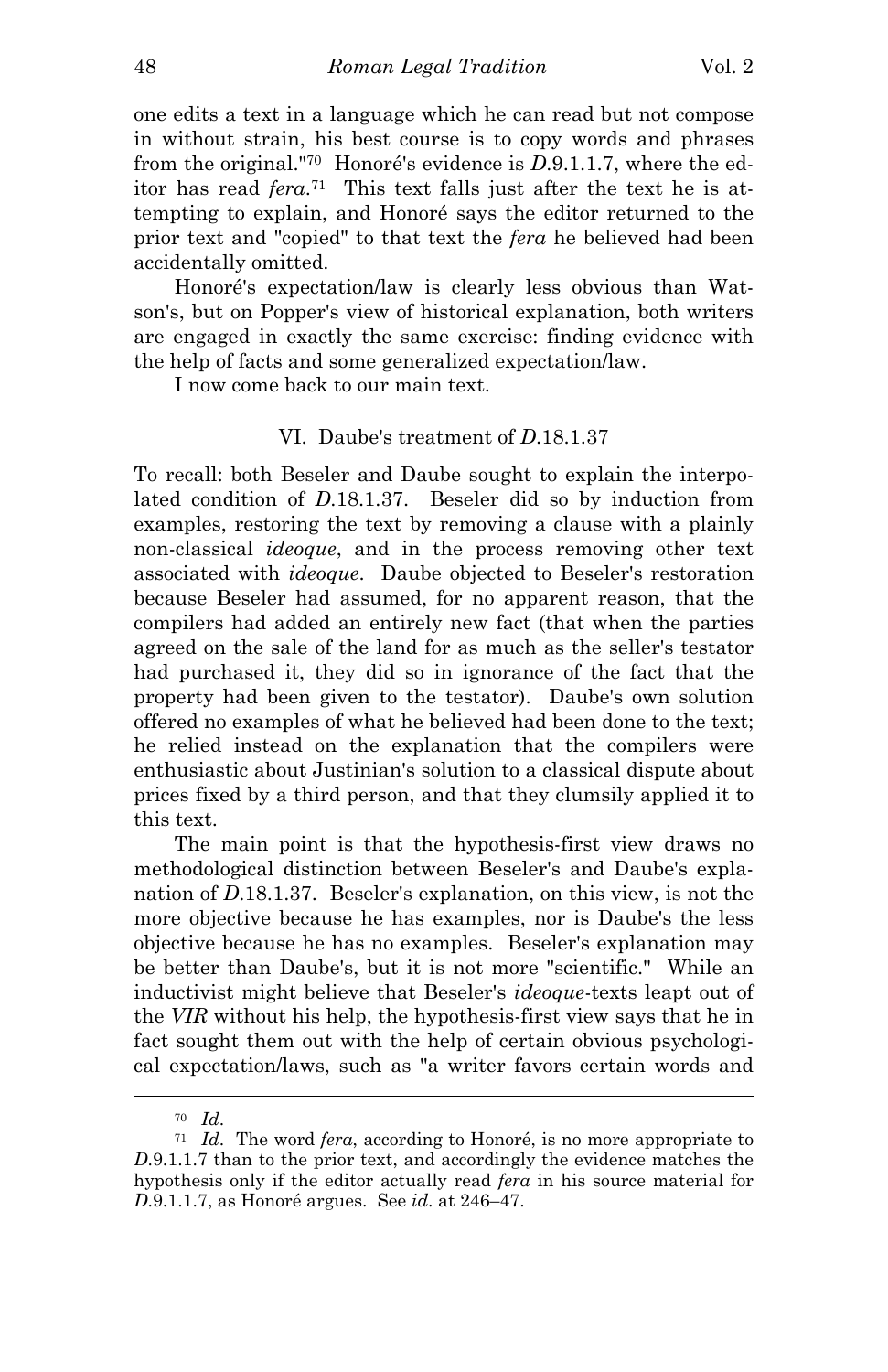expressions." Without this expectation, it would not even occur to him to look up *ideoque*, or any other word. Of course Daube's evidence (*C*.4.38.15), on this view, is no less pre-selected or "theory-laden" than Beseler's evidence. The expectation/laws that precede Daube's selection of *C*.4.38.15 are simply less obvious, and less often used, than Beseler's. Those that precede Daube's selection of *C*.4.38.15 are perhaps "the compilers were willing to alter texts out of sheer enthusiasm," or "the compilers were eager to advertise Justinian's reforms." Daube's eyes would have passed over *C*.4.38.15 without stopping unless an expectation/law, such as one of these, told them to stop. The hypothesis-first view is therefore not a rebuke to Beseler's method of argument. It challenges only the idea that Beseler's evidence speaks without the intervention of Beseler; or that Beseler has given "reasons" for accepting his view, while Daube has not; or that Beseler's view is supported by evidence, while Daube has only given his opinion.<sup>72</sup>

 The real difference between Daube's and Beseler's arguments, on the hypothesis-first view, is in the nature of the respective expectation/laws. Beseler's expectation/law is the sort of workaday assumption that philological arguments often rely on. It is in the category of these: a writer has a limited vocabulary; he has a style; he conveys what he intends to convey; he is conscious of misapprehensions; a word shares meaning with etymologically related words; two inflections of the same word are, nevertheless, the same word. These kinds of generalizations make up an essential stock of assumptions. Their main shortcoming (Popper would say) is that, being so familiar, they may have a person reaching for "relevant" or "similar" texts without being aware that he is assuming anything in doing so. Daube's treatment of *D*.18.1.37 is different in this respect. His expectation/law, like Beseler's, makes a causal connection between the uninterpolated

i 72 Popper would make the even stronger point, that those who favour Beseler because he has given examples in support of his view are straying into subjectivity. See Popper, "On the Sources of Knowledge and Ignorance" (note 43), 25–27. They are trying to support their belief (Popper would say) by inquiring after the truth of a source. But inquiring after the truth of a source always requires a further inquiry into the sources of that source, an endlessly regressive exercise. His point is that one ought to be inquiring about the validity, not the pedigree, of one's beliefs. See also Miller (note 25), 37 ("[I]n science as in everyday life, it is whether our hypotheses are true or false that matters, not whether they are empirically supported . . . ."). Popper acknowledges that a historian will always be interested in questions of pedigree, but argues that validity is nevertheless the ultimate aim. Popper, "On the Sources of Knowledge and Ignorance" (note 43), 27.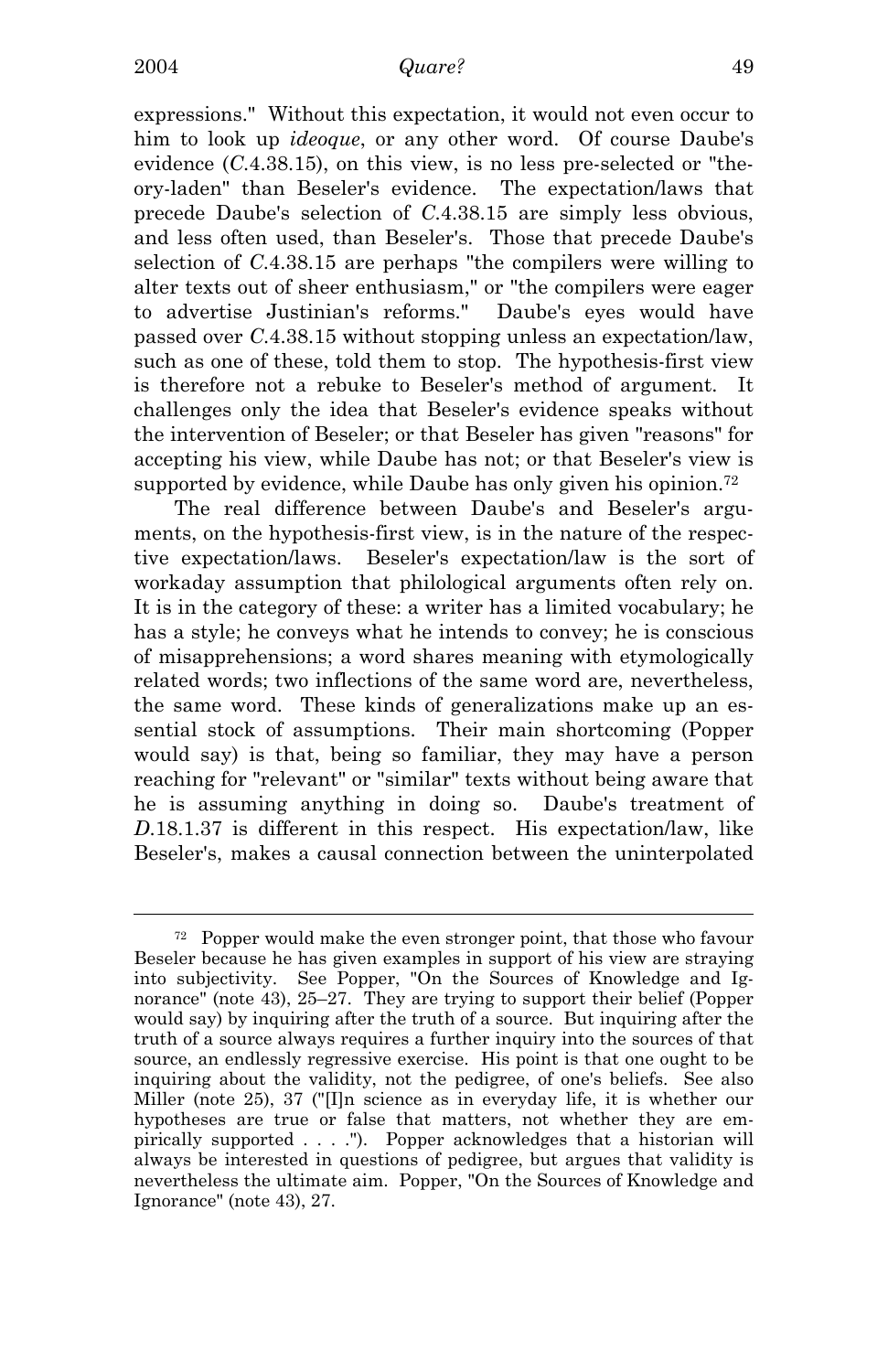text and the interpolated text, but it is less intuitive and Daube must therefore put it in full view.

 Does the hypothesis-first view offer any reasons for preferring either Beseler's or Daube's explanation of *D*.18.1.37? The answer is that it does, but only if the reader is willing to go along with the hypotheses. This means the first step for the critic is a subjective one: he agrees for the sake of argument to adopt the same hypotheses as Beseler and Daube. If he does not, none of their evidence will be even colorably relevant. But after he accepts the hypotheses for the sake of argument, a genuinely objective discussion can follow. It is then possible to discuss whether, *as a matter of logic*, the facts, the assumed facts, and the expectation/laws, adequately explain the condition of the text. This is Popper's "situational analysis," and it is a model that puts Daube's treatment of *D*.18.1.37 in its best light. Daube criticizes Beseler for not fully and adequately explaining the condition of the text. That is the gist of his statement: "[O]ne can think of no plausible motive which might have induced anyone to turn Beseler's text into the present."73 What he means is that his own hypothesis, right or wrong, does the better job of explaining why *D*.18.1.37 looks as it does.74 His criticism relies on the kind of causal explanation discussed above: initial conditions and laws, if well conceived, will explain an event more precisely, because logically they are better at "covering" the event they purport to explain. In this respect, Daube suggests, Beseler's argument falls short: his hypothesis does not cover the event. In particular, it does not explain why (on Beseler's view) the compilers added a new fact, that both parties embarked on the sale in ignorance of the true state of affairs. In short, if a reader accepts both writers' hypotheses at the outset, he may conclude that Daube's explanation is made out better than Beseler's.

# VII. Does Daube subscribe to Popper's views?

Many of Popper's views cannot be attributed to Daube. For example, Daube does not avoid induction,75 and there is no reason to think that Daube equated his own method of research to a

<sup>73</sup> Daube, "Certainty of Price" (note 2), 18.

<sup>74</sup> Popper, in explaining why all historical interpretations are not of equal merit, gives the example: "[T]here are some [interpretations] that are unable to connect a number of facts which another interpretation can connect, and in so far 'explain'." Popper, *Open Society* (note 24), 2:266. 75 Daube relies on examples to explain the presence of *tunc* in the

apodosis of a condition, in D. Daube, "*Si . . . tunc* in D.19.2.22 pr.," 5 *RIDA* (3rd series) 427, 427–29 (1958) [= *Collected Studies*, 2:723–25].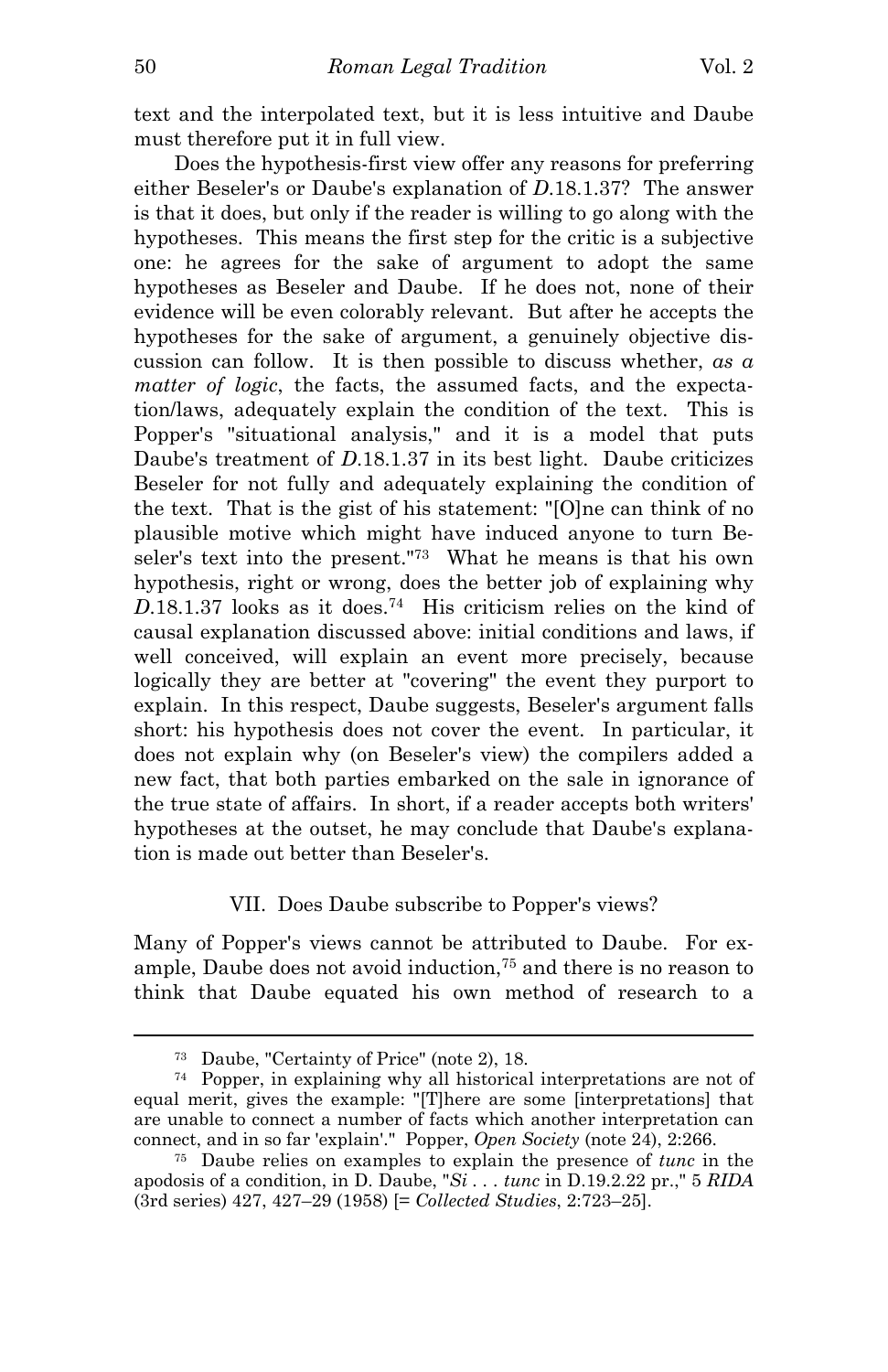scientist's. Where Daube and Popper do share views is on the matter of historical explanation. Daube often interprets texts "causally," within a framework which Popper would describe as situational analysis, as in the example just given. Daube puts together an account of facts and hypotheses, and asks us to judge his account, not principally for its support in the evidence, but for its power to explain the text. That this is Daube's model, and that he is not shy of putting his answers before the evidence, are apparent from the fact that his inquiry starts with the question: how did the text come to its present condition? The question itself is not part of any argument; it is instead a signal to the reader that Daube has looked at a text and noticed something which is not fortuitous. The question, moreover, cannot be answered by citing evidence. It can only be answered by a kind of story, giving facts and hypotheses which go to show how something which is not fortuitous found its way into the text. The argument is framed as a condition: if you accept these facts and hypotheses, then the text will look just as we have it. Supporting evidence is not strictly necessary.76 What the argument cannot do without is a hypothesis, that is, facts that are assumed, and expectation/laws by which the facts explain the text under review.

 Hypotheses of this kind are Daube's strength. He is very good at producing unexpected reasons to explain a text, and the reasons he produces do tend to explain the text closely. *Appreciating Daube's work means appreciating how difficult it is to do this well*. It is difficult because hypotheses (on the views discussed here) are not derived from observation, deduced, or produced by any deliberate method or mental process at all.<sup>77</sup> There is no way to determine in advance one's expectations of a text. The making of a hypothesis is an act of imagination: it may origi-

<sup>76</sup> The text under review may itself be regarded as evidence for the hypothesis. In other words, Popper's causal explanation sometimes conflates the event being explained and the evidence explaining it. To some this will weigh against his explanation.<br><sup>77</sup> "[M]y view of the matter, for what it is worth, is that there is no

such thing as a logical method of having new ideas, or a logical reconstruction of this process." Popper, *Logic of Scientific Discovery* (note 23), 32. "[I]t is irrelevant from the point of view of science whether we have obtained our theories by jumping to unwarranted conclusions or merely by stumbling over them (that is, by 'intuition'), or else by some inductive procedure. The question, 'How did you first *find* your theory?' relates, as it were, to an entirely private matter . . . ." Popper, *Poverty of Historicism* (note 24), 135. Popper's views and the views of his critics are summarized in Magee (note 30), 31–33.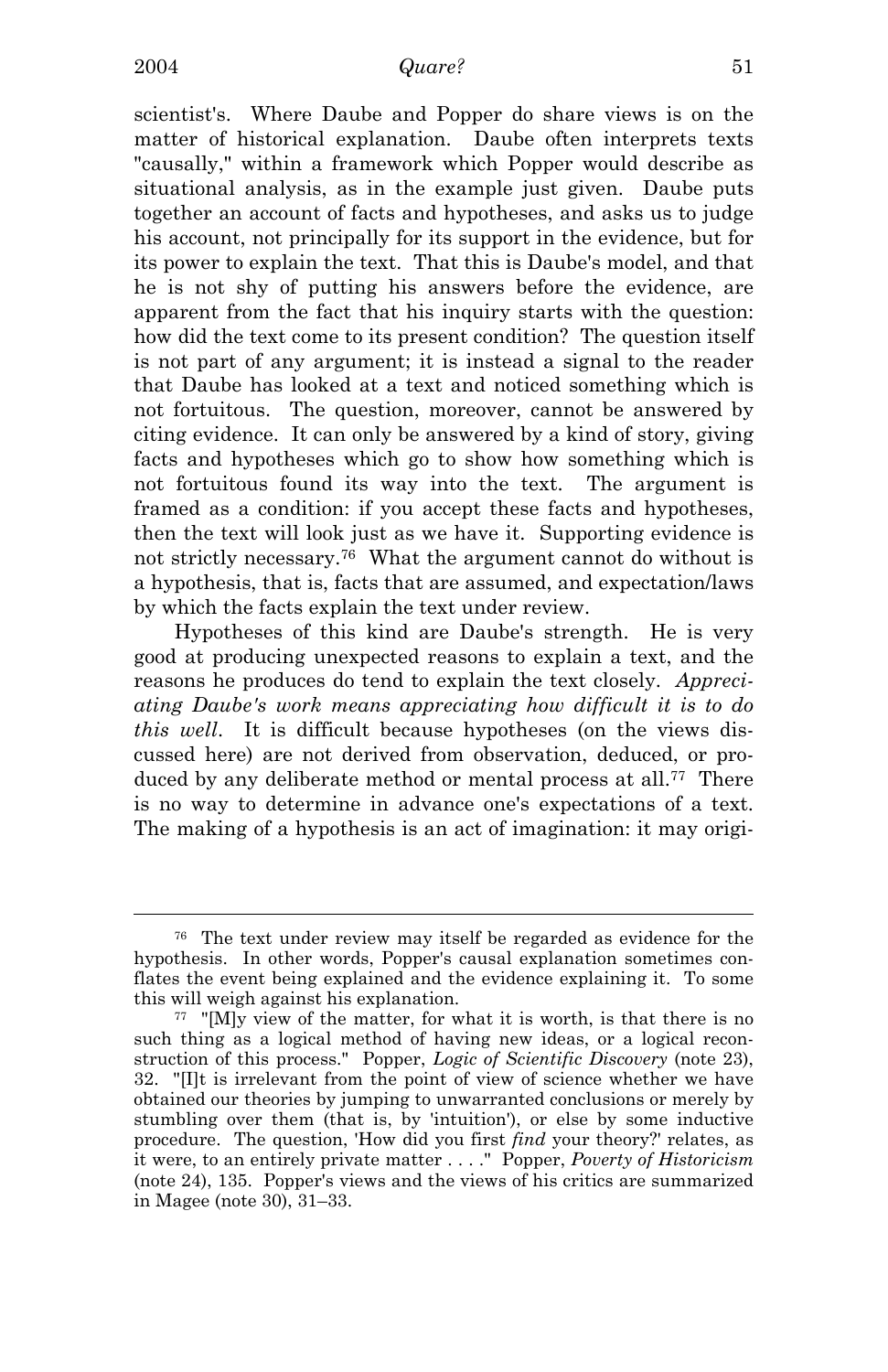nate in chance, error, or a flash of brilliance. Popper often cites<sup>78</sup> Albert Einstein's views on where theories come from, as in this letter he received from Einstein:79

Altogether I really do not at all like the now fashionable [*modische*] "positivistic" tendency of clinging to what is observable. . . . I think (like you, by the way) that theory cannot be fabricated out of the results of observation, but that it can only be invented.

The same view is expressed most clearly by Hempel,<sup>80</sup> the (possible) co-author of Popper's view of causal explanation:<sup>81</sup>

The transition from data to theory requires creative imagination. Scientific hypotheses and theories are not *derived* from observed facts, but *invented* in order to account for them. They constitute guesses at the connections that might obtain between the phenomena under study, at uniformities and patterns that might underlie their occurrence. "Happy guesses" of this kind require great ingenuity . . . .

It is a kind of ingenuity Daube has a great deal of. In the example just given, it is remarkable to have seen *D*.18.1.37 as an example of the compilers' enthusiasm for Justinian's reforms. And this observation is a very typical one. Daube's hypotheses are often unique because he imagines that the actors are performing according to psychological laws other than the obvious ones. The laws are too remarkable to be passed over in silence, but not too remarkable to be believed. They are the kind of laws Daube expects the reader to understand intuitively, as in these three examples.

a) *D*.12.5.5 (Julian 3 *ad Urseium Ferocem*). The text concerns a *condictio*, but which one?82

<sup>78</sup> K. R. Popper, "Evolution and the Tree of Knowledge," in *Objective Knowledge: An Evolutionary Approach*, rev. ed. (Oxford, 1979), 257–58 & n.2; idem, *Logic of Scientific Discovery* (note 23), 32; idem, "Science" (note 33), 95–96 & n.6 79 Letter from Albert Einstein to Karl Popper, 11 September 1935,

reprinted in Popper, *Logic of Scientific Discovery* (note 23), 458 (translated by Popper). Einstein expresses the same opinion in his book of essays, A. Einstein, *The World as I See It*, trans. A. Harris (London, 1935), 125. 80 See above note 41.

<sup>81</sup> Hempel (note 39), 15.

<sup>82</sup> See Daube, "Turpitude in Digest 12.5.5" (note 2), 33–36.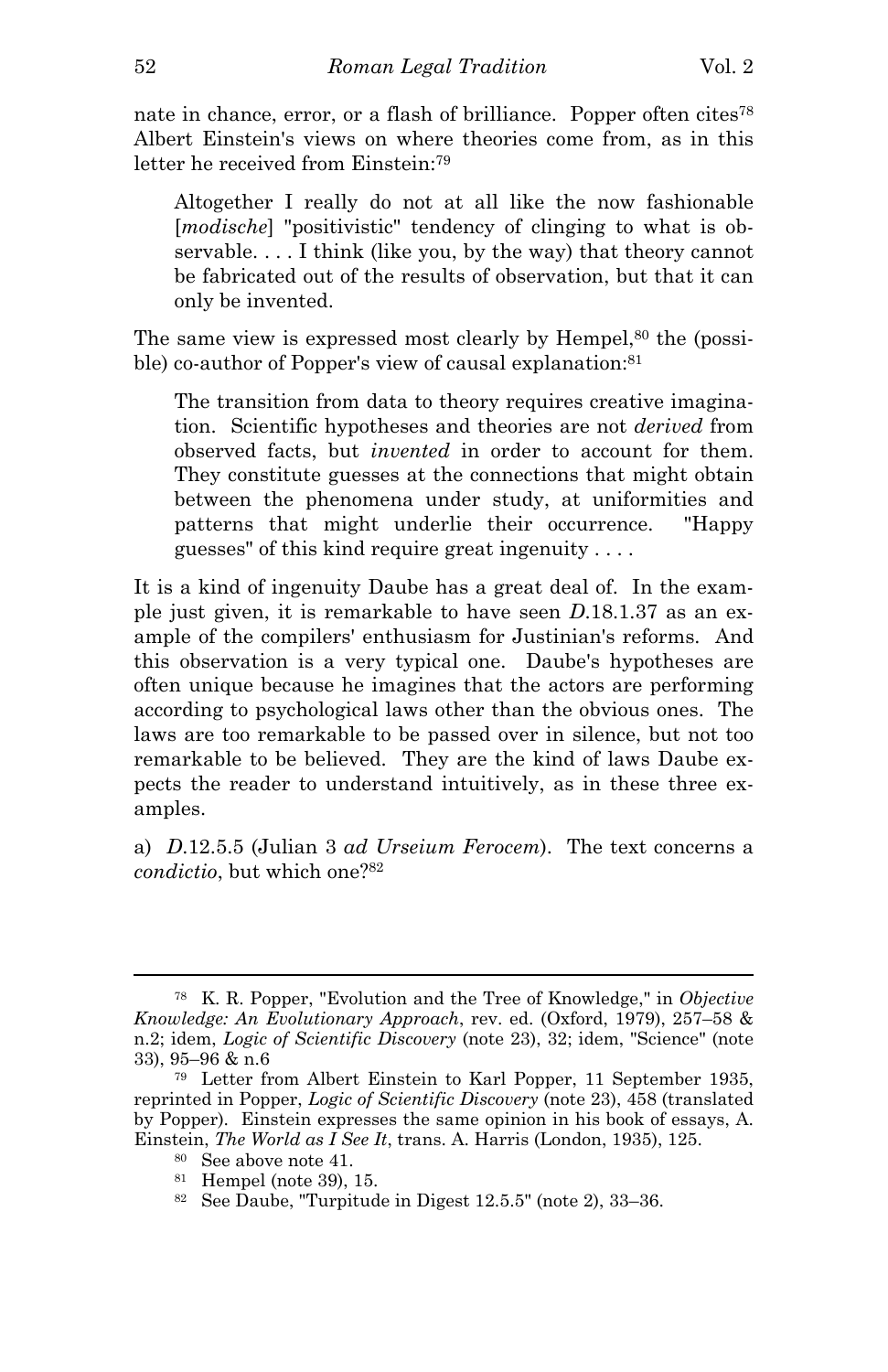Si a servo meo pecuniam quis accepisset, ne furtum ab eo factum indicaret, sive indicasset sive non, repetitionem fore eius pecuniae Proculus respondit.

If someone received money from my slave to keep him from revealing a theft committed by the slave, Proculus gives the opinion that that money can be recovered, whether the receiver reveals or not.

Pflüger treats this as the case of a slave who steals from his master, and who passes on his master's property to another: the *condictio furtiva* is therefore, according to Pflüger, the action Proculus and Julian had in mind.<sup>83</sup> This solution is supported by what appears to be a very similar text, this one from Ulpian:<sup>84</sup>

Quod si a fugitivo meo acceperis ne eum indicares, condicere tibi hoc quasi furi possim . . . .

But if you receive something from my runaway slave not to betray him, I may bring a *condictio* against you for it, as if you were a thief.

Daube is unhappy with this solution for two reasons.<sup>85</sup> First, if Julian does have in mind the *condictio furtiva*, then the matter is not so complex that he would feel the need to cite Proculus. Second, the phrase *sive indicasset sive non* adds nothing of any interest if the slave's master is simply recovering his own stolen property. These are Daube's two "questions." He suggests that what Julian is not telling us is that the slave has stolen from a person other than his master. The agreement with the receiver is therefore a *datio ob rem*, one which, moreover, reflects badly on the receiver. This means that the action which Julian and Proculus have in mind is not the *condictio furtiva*, but the *condictio ob turpem causam*. And the receiver must restore the property notwithstanding *res secuta*, that is, even if he partly redeemed his character and kept his word, as Paul suggests:86

<sup>83</sup> H. H. Pflüger, "Condictio ex iniusta causa," 32 *ZSS* (rom. Abt.) 168, 171 (1911). 84 *<sup>D</sup>*.12.5.4.4 (Ulpian 26 *ed*.). 85 For the points below, see Daube, "Turpitude in Digest 12.5.5"

<sup>(</sup>note 2),  $33-35$ .<br><sup>86</sup> *D.*12.5.1.1–2 (Paul 10 *Sab*.). Daube does not actually cite this text

specifically, but his reference to restoration "in spite of *res secuta*" means that he probably had it in mind: Daube, "Turpitude in Digest 12.5.5" (note 2), 35.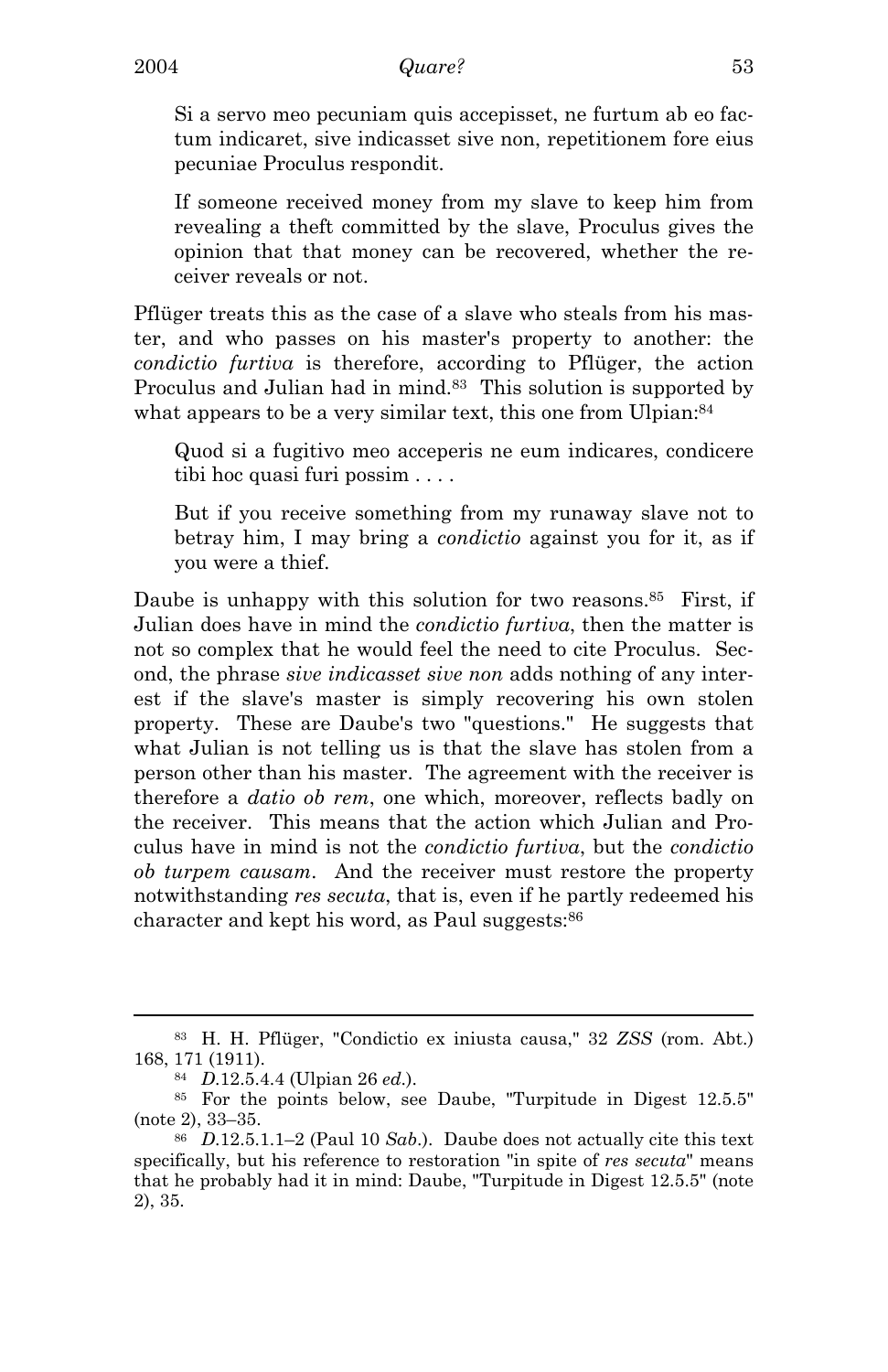Ob rem igitur honestam datum ita repeti potest, si res, propter quam datum est, secuta non est. Quod si turpis causa accipientis fuerit, etiamsi res secuta sit, repeti potest.

So one may recover something given for an honest purpose if the purpose for which it was given does not ensue. But if it was received for an immoral reason, recovery is allowed even if the purpose ensued.

This explains, Daube says, why Proculus has added "sive indicasset sive non."

The novelty of Daube's explanation is clearer if the two explanations are expressed with the hypotheses foremost. Pflüger expects to find an explanation of Julian's text in Ulpian's treatment of the thieving slave in *D*.12.5.4.4 because a certain hypothesis directs him there. The hypothesis includes an assumed fact, that the slave in Julian's text is passing on his master's property, and an expectation/law, something like:

On the same facts, jurists express the same opinions.

Pflüger's argument, from this point of view, is this: "If we assume that Julian and Ulpian are talking about the same facts, and that Julian's opinion is the same as Ulpian's, then the action is a *condictio furtiva*."87 A very different hypothesis directs Daube to Paul's text on *res secuta*. 88 Daube's hypothesis, like Pflüger's, includes an assumed fact (that in Julian's text the slave is *not* passing on his master's property), but his expectation/laws (he uses two) are considerably more creative than Pflüger's:<sup>89</sup>

A jurist does not invoke another jurist for a trivial point.

A jurist does not insert a proviso for no reason.

Daube's argument, from this point of view, is this: "If we assume that the slave is not passing along his master's property, and that Julian has cited Proculus for a difficult point concerning *res secuta*, then the action is a *condictio ob turpem causam*."

<sup>87</sup> This may seem like an unfair characterization of Pflüger's argument, but in fact the argument is no better in Pflüger's own words: "[K]ann über die Natur der condictio in den beiden Stellen eigentlich kein Zweifel sein. Natürlich die condictio furtiva." Pflüger (note 83), 171. 88 See note 86 above.

<sup>89</sup> Daube does not state these rules; they are implicit in his questions. Daube asks (I am paraphrasing): "why does Julian invoke Proculus?," and "why does Proculus add 'sive indicasset sive non'?" Daube, "Turpitude in Digest 12.5.5" (note 2), 33–34.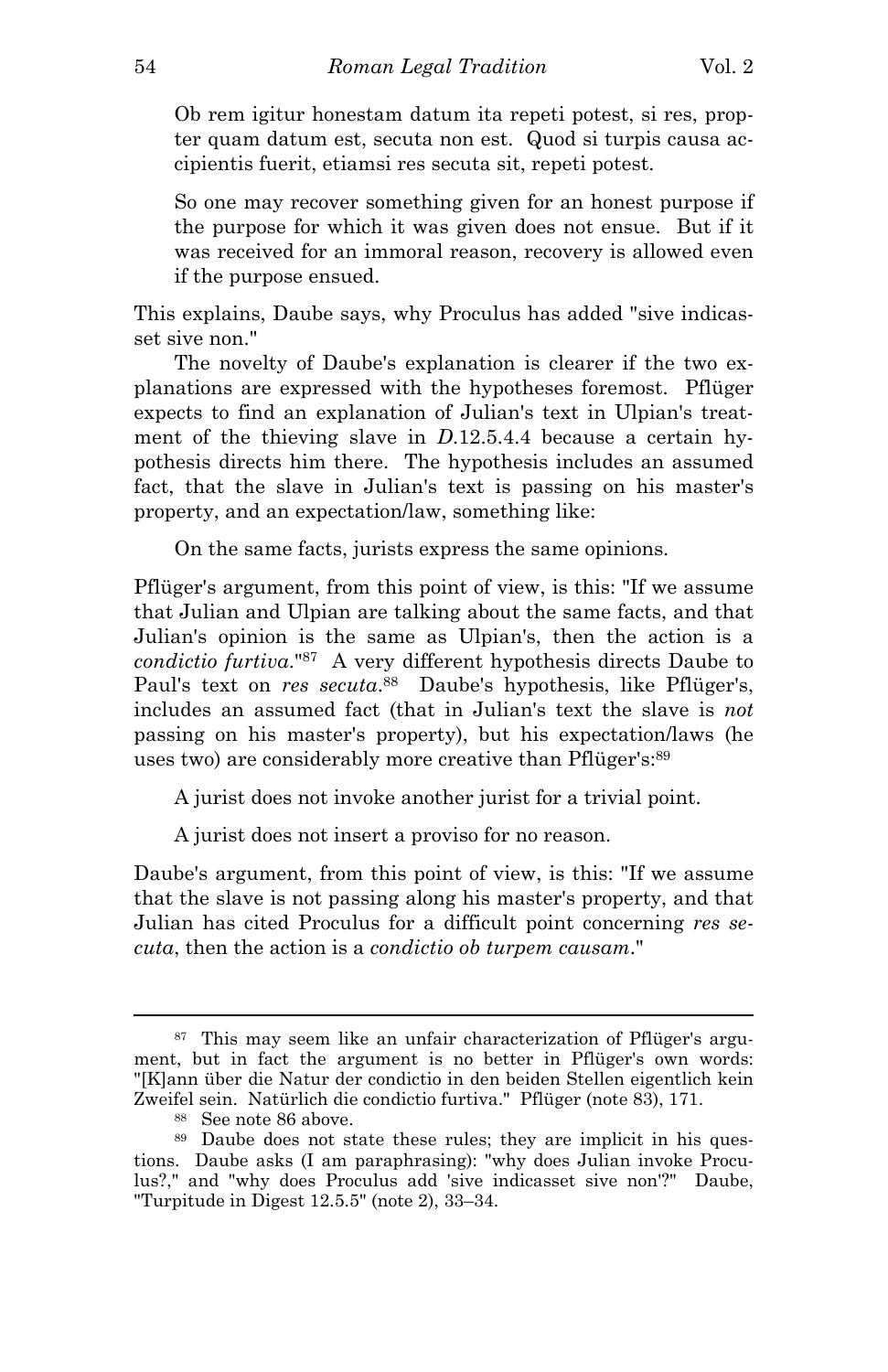This comparison between Pflüger and Daube does not, of course, show that Daube's argument is better than Pflüger's, only that his hypotheses are bolder. To compare the two on the merits, the reader must first agree to accept both writers' hypotheses. If he does so, he will see that Daube's argument explains more of the text than Pflüger's: why Julian has cited Proculus, why Julian has inserted the proviso.

b) *D*.18.1.28 (Ulpian 41 *ad Sabinum*). The text concerns the disposal of a third person's property:

Rem alienam distrahere quem posse nulla dubitatio est: nam emptio est et venditio: sed res emptori auferri potest.

There is no doubt that a person is able to dispose of another's property, for there is indeed a sale, though it is possible to retrieve the thing from the purchaser.

Daube notices three oddities which he attributes to abbreviation by the compilers.90 There is no reason to discuss the specifics except to say that, to Daube, these oddities are evidence that the text began as a text on the sale of a debtor's property by a pledge creditor, and that the compilers have used the text to make a general rule.91 Daube's question concerns the compilers reasons for making the general rule. That they desired general rules is taken for granted: but why did they do it in this instance? The rule they created made no change whatsoever from the classical law, and this is therefore different from the more familiar cases, where the compilers adapt an old rule to new circumstances, or generalize a rule that applies only in specific circumstances.92 The explanation, Daube says, is that the compilers wanted a statement of the general rule, but were unable to find one: the classical jurists sometimes took a rule so much for granted that they never got around to stating it. The rule permitting the disposal of another's property is such a rule, and as evidence Daube gives several examples where the rule is implicit.93

The creation of a particular general rule by the compilers is not ordinarily treated as anything remarkable, and it is a sign of Daube's creativity that he is able to argue that this general rule is

<sup>90</sup> Daube, "Generalisations in D.18.1" (note 2), 186–92. The oddities he notes are (1) *distrahere quem posse*, which is clumsy; (2) *nam . . . venditio*, which adds nothing important; and (3) *sed . . . potest*, which is not sensitive enough to the time at which recovery is sought.<br><sup>91</sup> See *Pal.*, 2:1167 (Ulpian 2874).<br><sup>92</sup> Daube, "Generalisations" (note 2), 190–91.

<sup>93</sup> *Id*. at 186, 191. Daube takes up this idea more extensively in "Das Selbstverständliche in der Rechtsgeschichte" (note 2).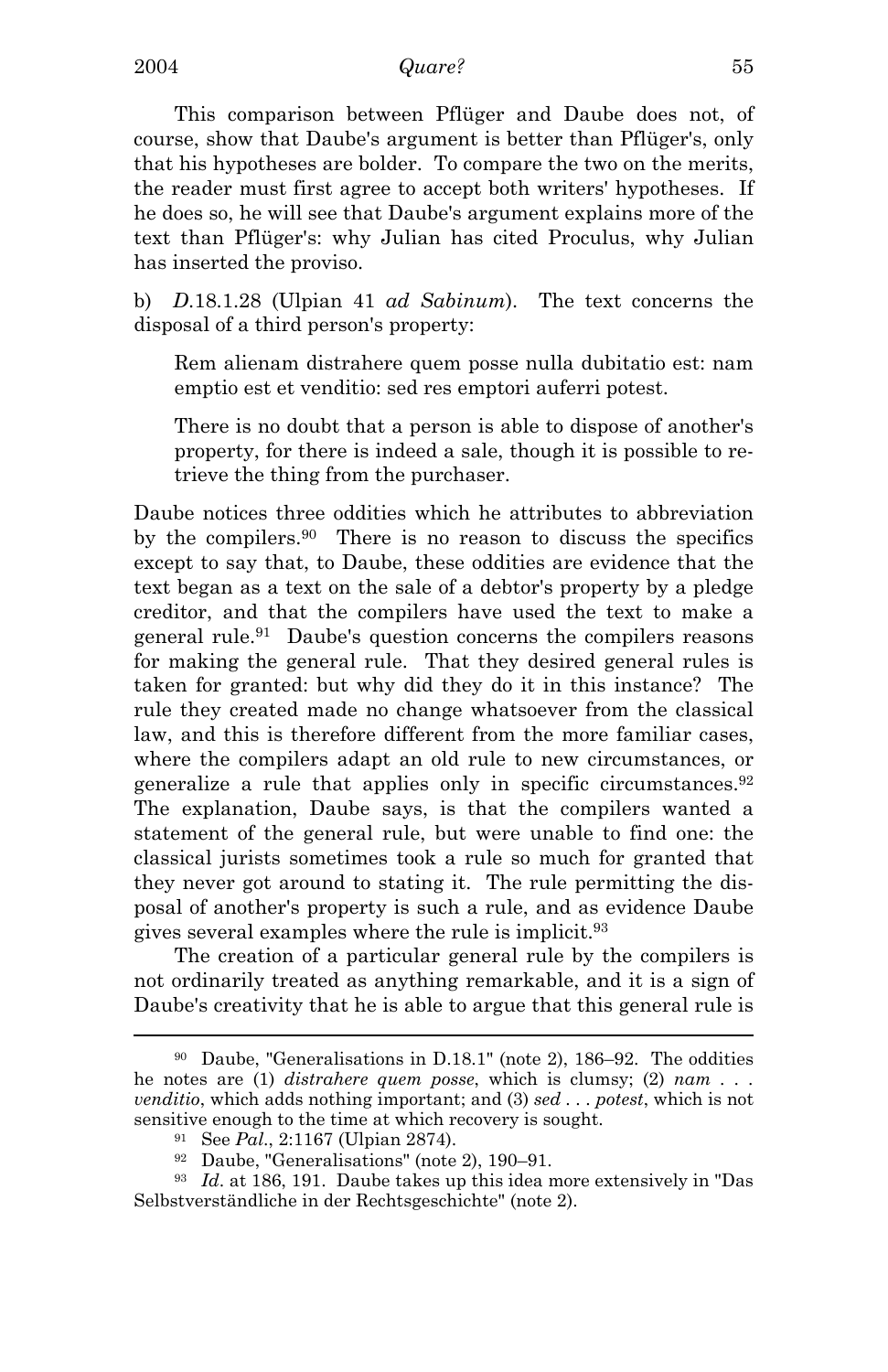different from other general rules. He sees this as a special case, not because he has any evidence to that effect,<sup>94</sup> but because he brings certain expectations to his reading of the text. When he asks why the compilers took the trouble to generalize Ulpian's text instead of taking one ready-made, given that there was no change in the law,95 he means that the fact that they did so is not an accident. Accordingly, the hypothesis with which he begins his argument comprises an assumed fact, that the classical jurists never got around to stating a general rule about the disposal of another's property, and an expectation/law, something like this:

The compilers would not exert themselves more than necessary.

The critic of course will point out that Daube has no evidence for his conclusion (i.e., the negative proposition that the classical jurists never stated a principle they took for granted), but for present purposes only the quality of the hypothesis is important.

c) Gaius, *Institutes* 1.5. Writing about the legal force of *constitutiones*, Gaius says: *nec umquam dubitatum est quin id legis vicem optineat*. Daube wonders why Gaius is so eager to put the matter beyond doubt.96 Daube's conclusion is that there were indeed doubts about the force of *constitutiones*. The hypothesis he uses to reach this conclusion assumes one fact, that Gaius himself was in doubt about the force of *constitutiones*, and one expectation/law, that a person will exaggerate his confidence if, in fact, he is in doubt. Daube says: "Motivation of the type I ascribe to Gaius is perennial."97 The argument relies entirely on the hypothesis; there is no supporting evidence.<sup>98</sup>

VIII. The usefulness of putting hypotheses first

The general lesson of Daube's method I take to be this. There will often be a class of ready-to-hand evidence available to help a person understand some text. It is ready-to-hand, not because it

<sup>94</sup> Examples of texts where the rule is implicit (which Daube gives) are not evidence that the rule was never stated. 95 Daube, "Generalisations" (note 2), 190–91.

<sup>96</sup> Daube, "Das Selbstverständliche" (note 2), 12–13.

<sup>97</sup> As in the translated text: Daube, "The Self-Understood" (note 2), 134. 98 Or rather, the evidence he does cite, the Ghanan constitution, is

not Roman evidence: Daube, "Das Selbstverständliche" (note 2), 13 n.48. *Cf*. A. M. Honoré, *Gaius* (Oxford, 1962), 118–21, who also takes Gaius' statement as untrue, but suggests that Gaius may be describing a point that was once disputed but no longer is.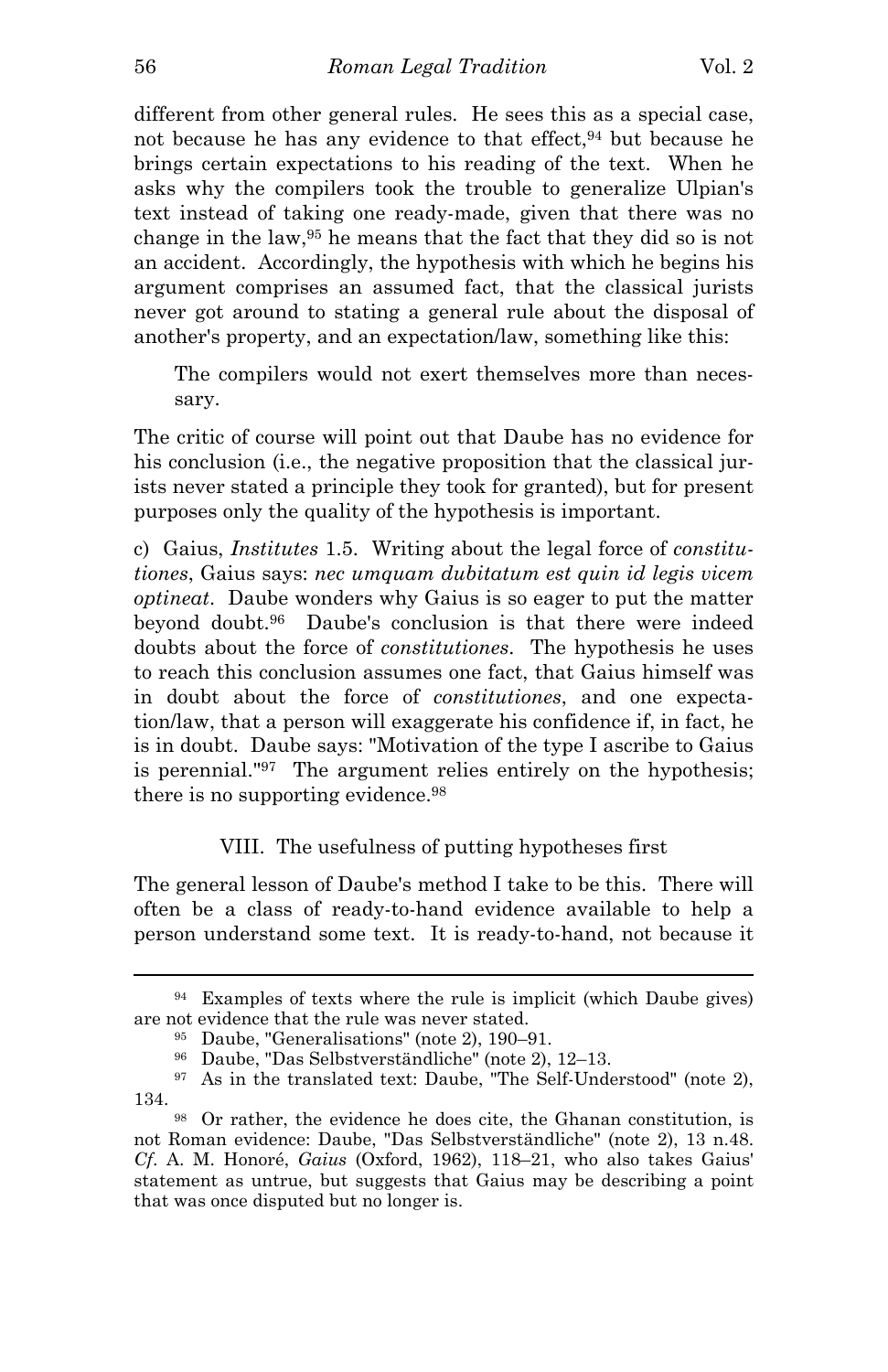i

is necessarily the best evidence, but because it has been selected by the researcher partly on the basis of certain common or tacit expectations, many concerning human behaviour. With enough imagination, one can read a text with different expectations, and in doing so perhaps bring a wider selection of evidence in tow. This wider evidence is not *a priori* inferior to the ready-to-hand evidence, only different. The hope is that different expectations will reveal evidence which explains the condition of the text more closely. And even if they reveal no evidence at all, different expectations alone may show in what direction a better answer lies.

This is the lesson, and certain objections aside<sup>99</sup> it is a useful one in several respects.

(1) It is useful to be reminded that evidence does not gain any probative value simply by being obvious. Less obvious evidence might explain something better, if one has the imagination to see it.100

 (2) A method like Daube's makes discussions more fertile, even when it fails to prove its point. This is because (as Popper would put it) hypotheses have a value separate from their truth

note 101 below.<br><sup>100</sup> Birks gives a good example of this. The second chapter of the *lex Aquilia* gave an action against an *adstipulator* who released the debt to the detriment of the *stipulator*, but the action fell out of use. See Gaius 3.216; *D*.9.2.27.4 (Ulpian 18 *ed*.). Why did it fall out of use? We have the "obvious evidence" in Gaius: he says that the action on mandate accomplishes nearly everything that an action on chapter two would accomplish. If we take our lead from Gaius we will look for an explanation in the rise of the action on mandate. See F. H. Lawson, *Negligence in the Civil Law* (Oxford, 1950), 4 n.5; J. A. C. Thomas, *Textbook of Roman Law* (Amsterdam, 1976), 334. But Gaius is not necessarily the best, the better, or even good, evidence on the subject. Birks looks for the answer in currency fluctuation, and in doing so exposes Gaius' text as potentially misleading. P. Birks, "Wrongful Loss by Co-Promisees," 22 *Index* 181, 181–88 (1994). The explanation may be, says Birks, not that chapter two fell out of use, but that it was, in the first place, a kind of *ad hoc* legislation, enacted to answer the problem of the devaluation of the *as*. The uncertainty of the value of the *as* provided the *adstipulator* an opportunity for deception that more stable times denied him. *Id*. at 184. Birks' solution is accomplished with a small but significant change of expectation: that those who wrote chapter two were eager to discourage, not a "wrong" *per se*, but a shortlived opportunity for abuse. This solution, correct or not, is invisible to one who unconsciously holds fast to certain familiar expectations, believing he has found the "best evidence" in texts directly on the *lex Aquilia*.

<sup>99</sup> There are at least two serious objections that I do not address. Many would object that an argument that is not supported by evidence is not the equal of an argument that is. *Cf*. note 72 above. Also, many would object to the decisive role played by the expectation/law, which is neither proven true, nor even assumed to be true in most of its applications. *Cf*.